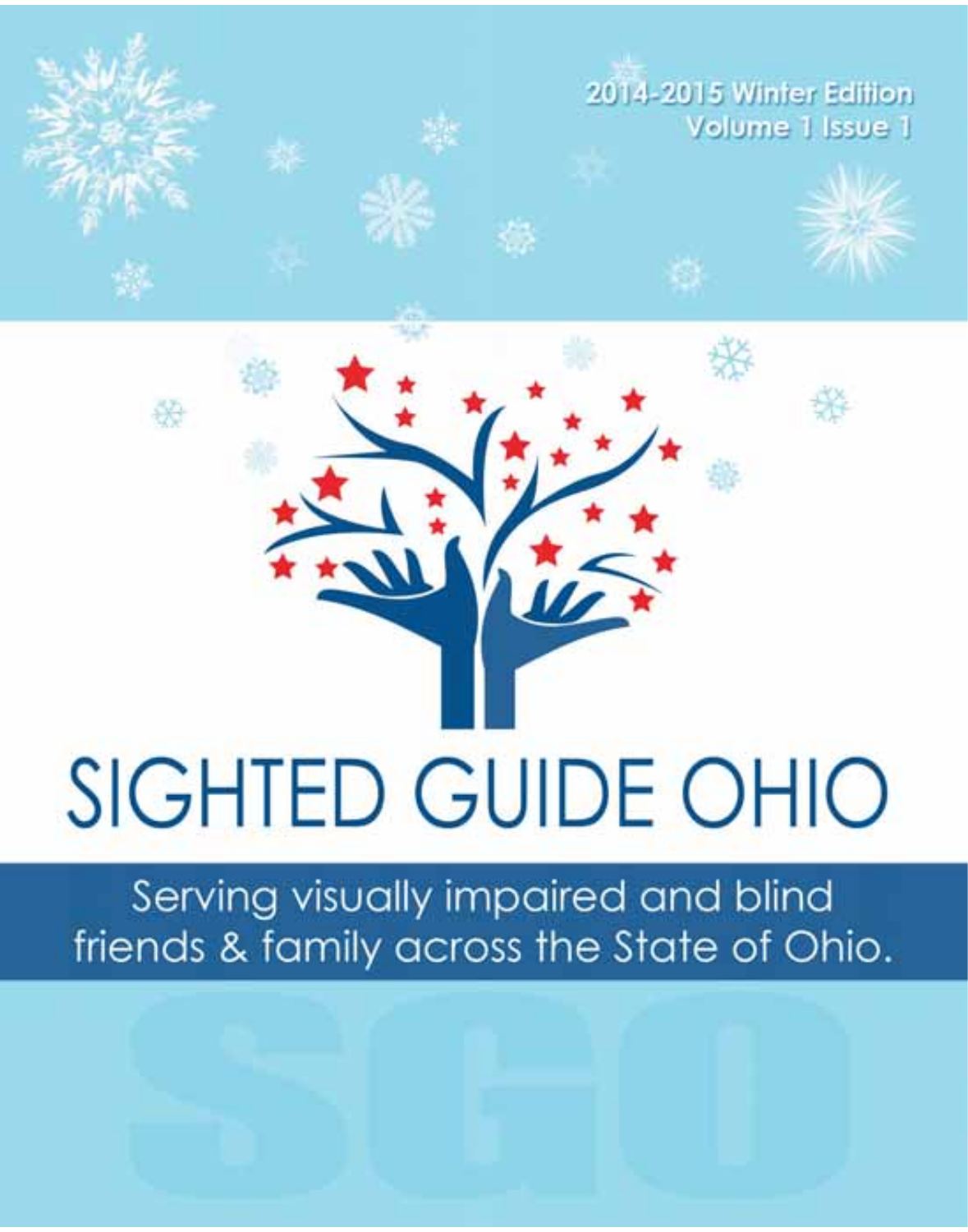

# **CREATING AWARENESS** "ONE DAY **AT A TIME"**

**Visual Impairment Family Association** & Support

> 419-870-2797 adrianne@vifas.org

VIFAS is a non-profit organization working with local school districts in the Northwest Ohio area to provide necessary resources for the visually impaired and blind.

**VIFAS** 

VIFAS is proud to be creating awareness and support for visual impaired / blind friends and family through workshops and events that target community outreach and education.



www.vifas.org

# WE BRING FAMILIES AND RESOURCES TOGETHER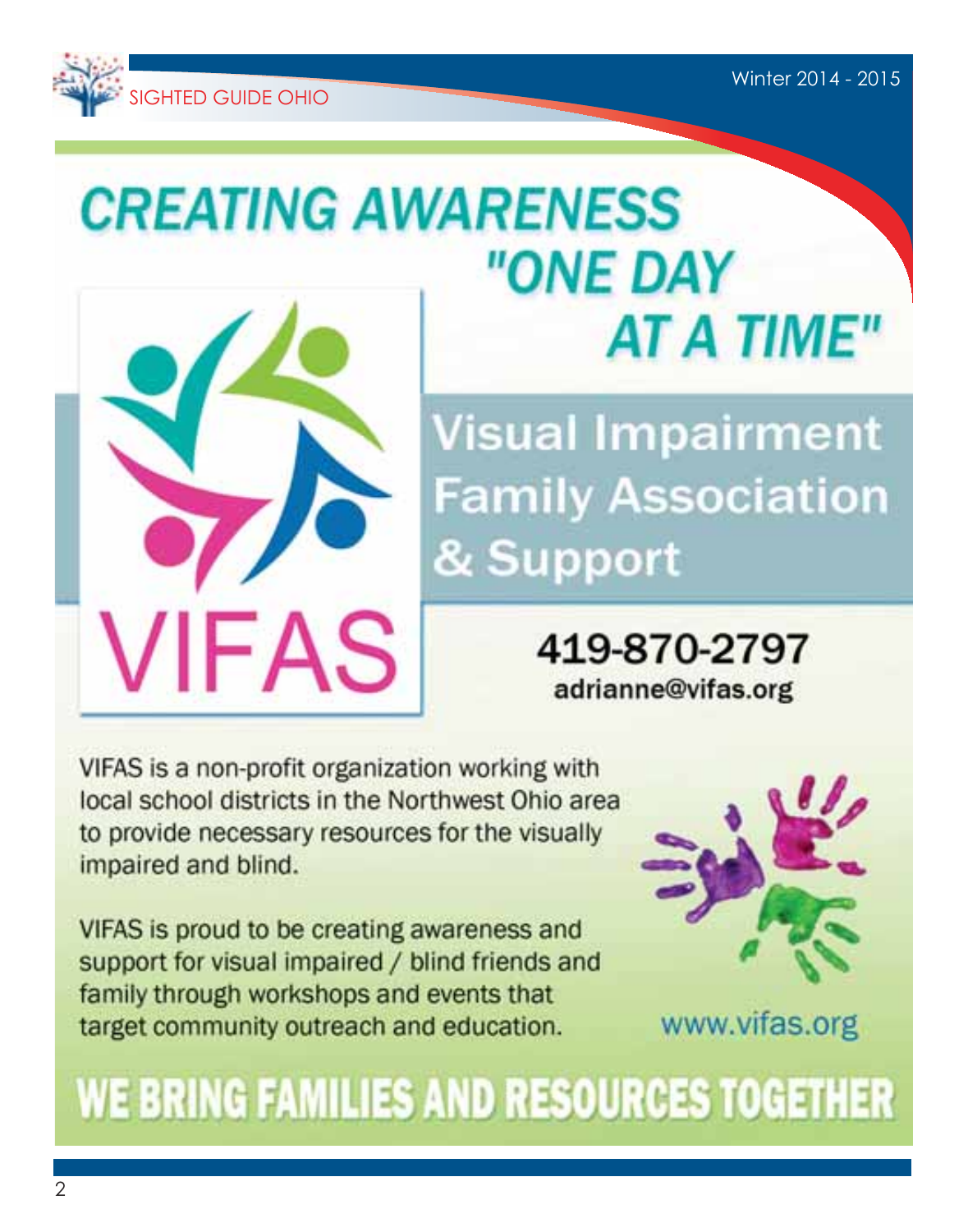#### Winter 2014 - 2015

SIGHTED GUIDE OHIO



## **Message** from the **Editor**



## **elcome to Sighted Guide Ohio W**

My name is Adrianne Kolasinski and I have a son that was born 100% blind. I decided to create a publication that reaches out to the visually impaired and blind communities through out the State of Ohio. Sighted Guide Ohio would like to offer resources. services for your area, latest technology information, news and stories of people just like you and me....Welcome to Sighted Guide Ohio!!

Sighted Guide Ohio's mission is to provide a magazine dedicated to the visually impaired and blind friends



and family. We reach out to the State of Ohio for the people that need a voice for visually impaired and blind communities.

*Adrianne Kolasinski* 419-870-2797 P.O. Box 33 Rossford, OH 43460 www.sightedguideohio.org Adrianne@vifas.org

*Optimism is the faith that leads to*   $\bullet$ *achievement. Nothing can be done*   $\bullet$ *without hope and*   $\bullet$ *confidence.*

*– Helen Keller*

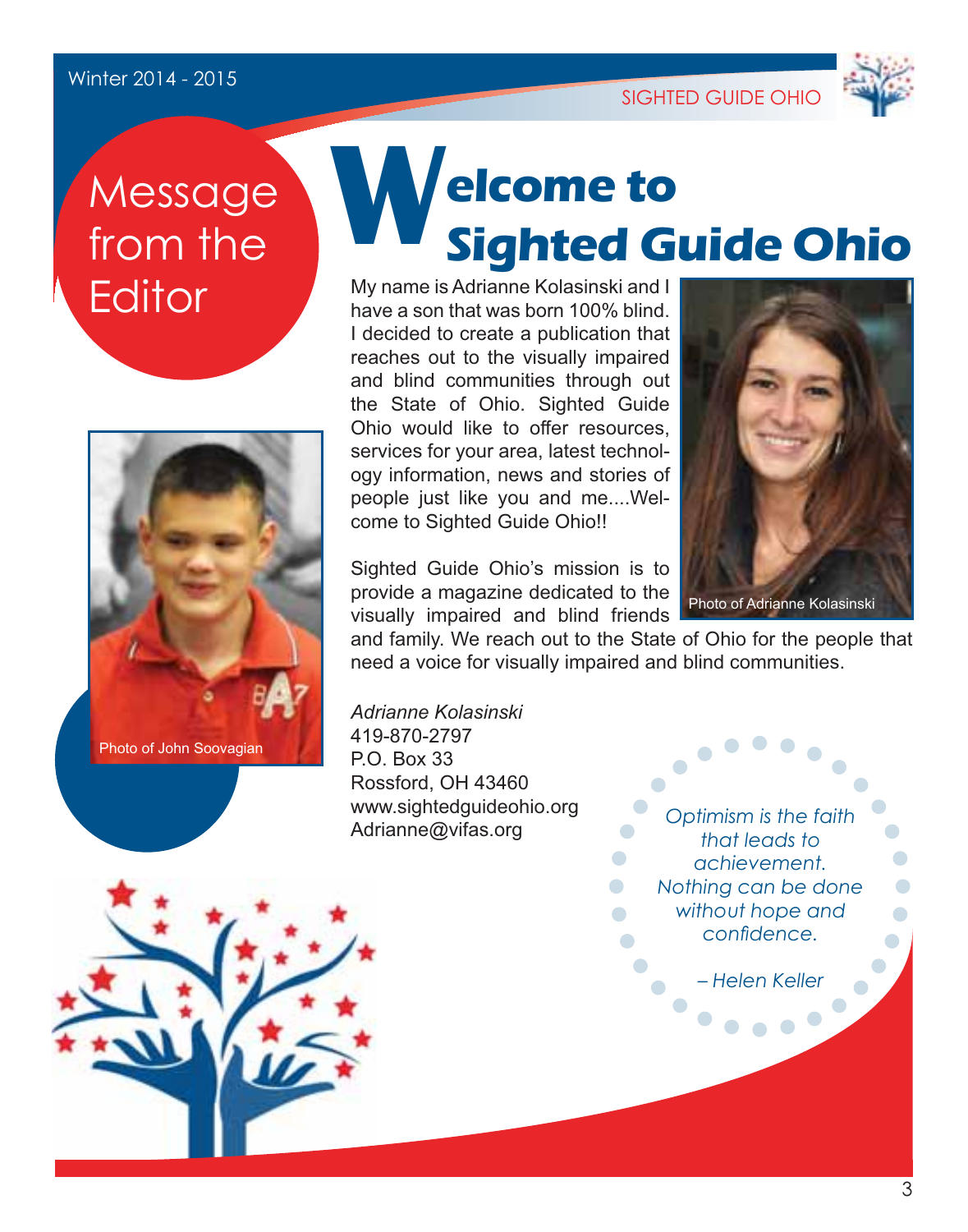



# **Inspiration by Dr. Rosenthal**

I have been an ophthalmologist for 30 years. I have lived in an era of astounding scientific advances and equally astounding moral challenges. There is today pervasive pressure to make medicine a business and a boondoggle for industry and certain providers. In spite of this, there have been many advances over the years, great technologies, dedicated clinicians, and brilliant scientists.

None of which provide the reason we are here.

It is not about science. It is not about corporations or their money. It is not about doctors and their careers or accomplishments. It is most certainly not about doctors and hospitals and corporations teaming up to treat patients as clients, or worse, profit centers.

It is about people. It is about each of us knowing that we are all equally susceptible to the same things and equally able to help those who are afflicted. It is about being indomitable, playing the hand we are dealt, getting it done, not stopping for anything.

We live in a time when it is easy for people, patients and their families, to be placed second. What inspires me and many doctors to put them first is the bravery and humility that we see in our patients. That bravery is no better seen than in children. Kids don't succumb to bad odds because it never occurs to them that there is such a thing as bad odds. They just keep going with what they have.

I had a premature patient with severe disease and no parents who would take him. He was actually sent to hospice to die. But Charlie didn't get that memo. He just kept going. He just kept living with what he had, and ultimately he was adopted by a wonderful family who learned from him just how to keep living.

I know a young man who was born blind. At age five, he had learned about most of the equipment in my office. By 7, he was working the cash register at his parents' restaurant. We were recently talking about possible new advances in artificial vision therapies, but he just said that

he was fine the way he was.

So many kids. So grounded. So brave. So indomitable. The personality traits that

"Go confidently in the direction of vour dreams. Live the life you have imagined." ~ Henry David **Thoreau** 

come out in these kids over and over



aren't that they are imposing or intimidating. These kids are defined by their kindness. They are just nice, appreciative, patient, grounded, and thoughtful. How could they not inspire?

Well, they do. I don't know if they inspire their parents or if it's the other way around. I'm sure it's both. When my little grandson is afraid of something, he asks his mom if he can "borrow" some of her brave. If he sees her afraid, he offers her his "brave". That's what I see in my young patients and their parents. They hold each other up and get each other through.

And it is such an honor and a privilege to work with them. Some doctors spurn kids, or anyone, who can't pay or can't pay enough. They are missing a great gift. Patients are not just income sources and they aren't fodder for running

a business. They are people and we should be their advocates. It makes us better. It transcends the cynicism and corporatization of medicine. Quite simply, it gives us a reason to be.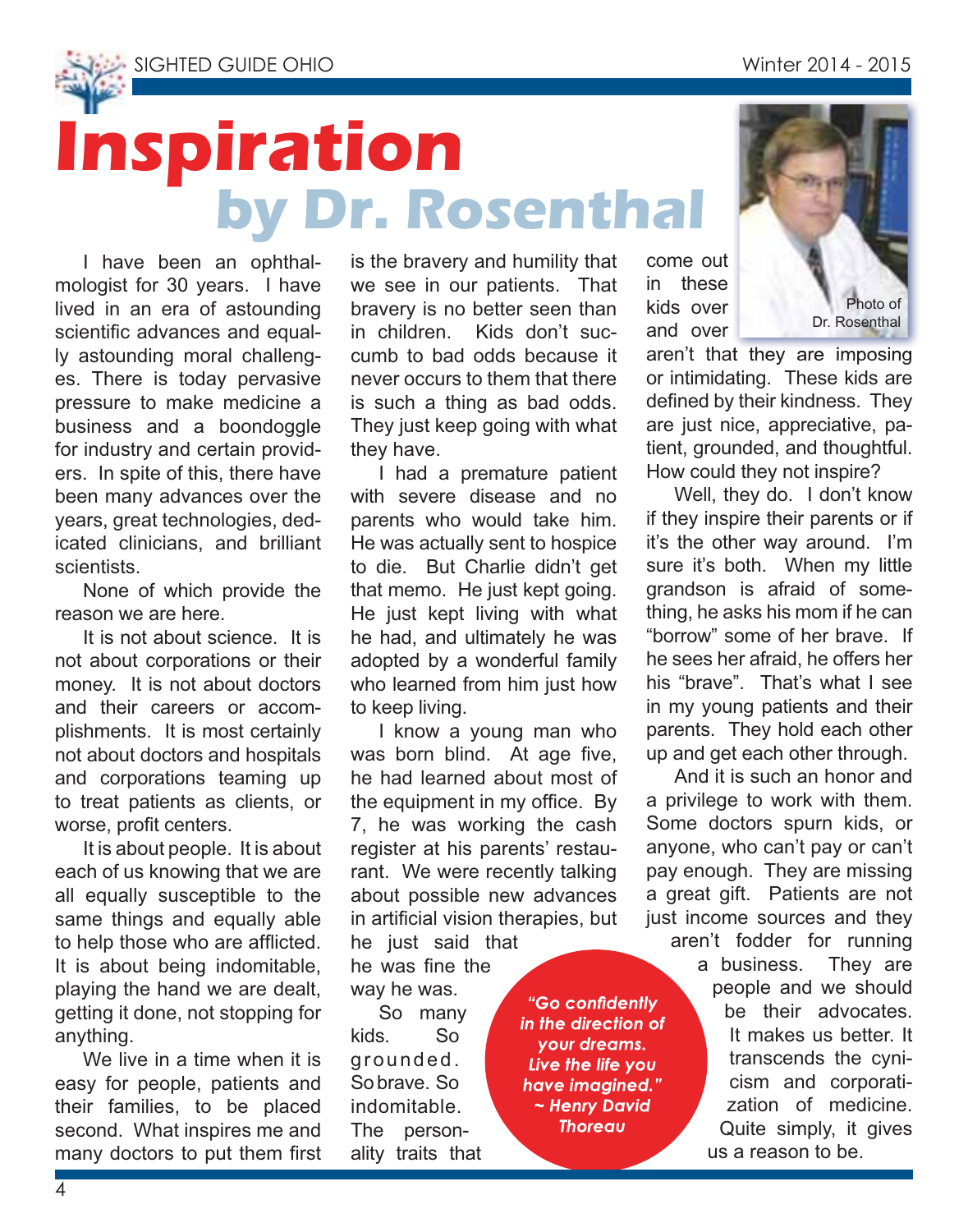





Even if no eye or vision problems are apparent, the American Optometric Association recommends scheduling your baby's first eye assessment at 6 months.

### Things that the Optometrist will test for include:

- Excessive or unequal amounts of nearsightedness, farsightedness, or astigmatism
- Eve movement ability
- Eye health problems
- These problems are not common, but it is important to identify children who have them at this young age. Vision development and eye health problems are easier to correct if treatment begins early.

**Call InfantSEE® Toll Free** 888-396-EYES (3937) www.infantsee.org

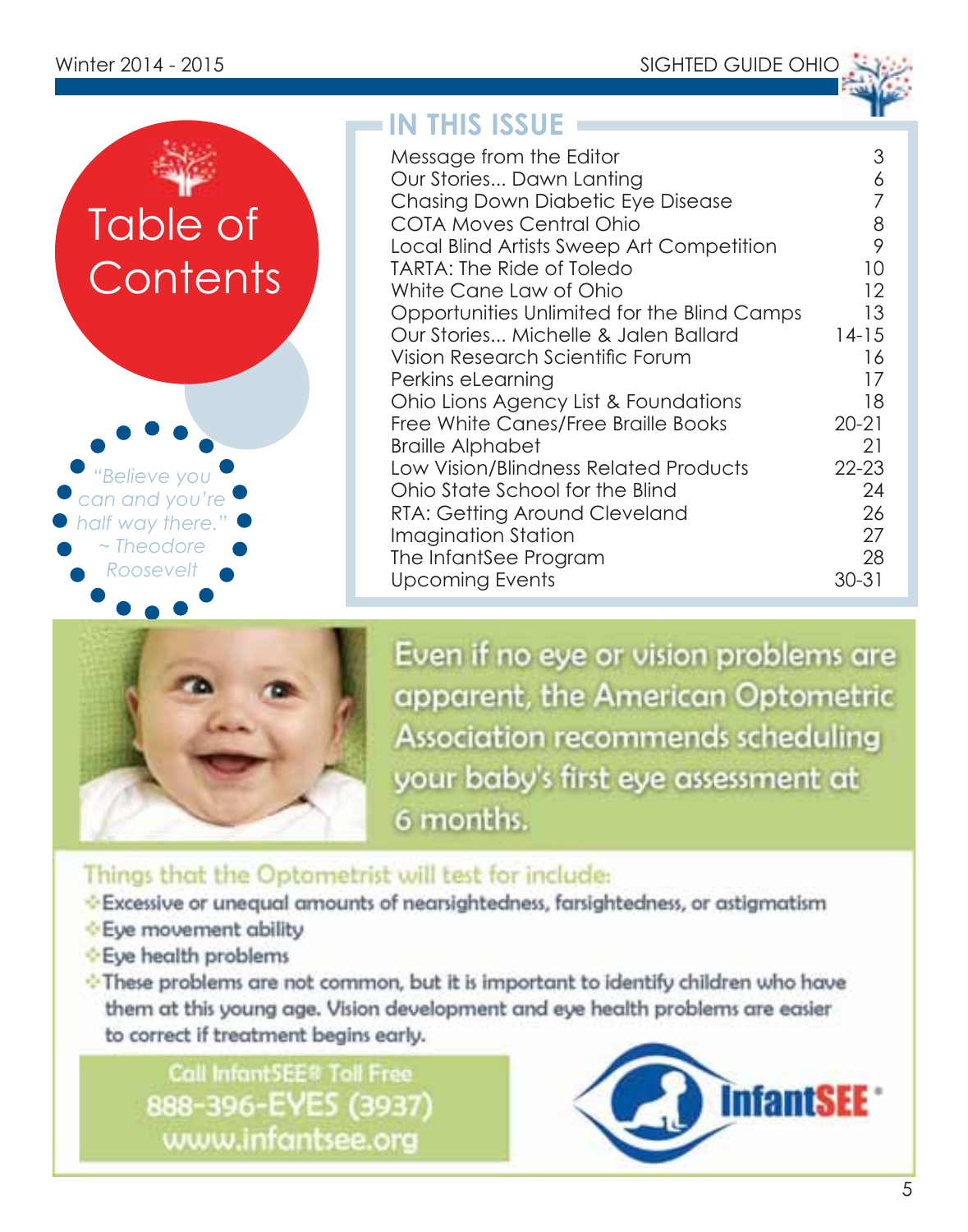to where<br>I am I am now. I am trying to get a guide dog. I believe a dog will help me feel safer and get more exercise. It



## **Our Stories... Dawn Lanting**

Hello my name is Dawn Lanting and I live in Toledo Ohio. I lost my eyesight nine years ago due to being a Diabetic. It is called Diabetic Retinopathy.

I lost my sight in a matter of months. I started seeing spider leg like images in my eyes. My eyes were bleeding on the inside. They were "bleeders."

I went to the eye doctor. He referred me to a specialist for laser treatments, and then yet another specialist. This doctor said I had the worst set of eyes he had ever seen. He told me that when he got done with me, I would probably just see shadows.

I then had several operations, and after it was all over, I was left totally blind. Seeing nothing, no light, no shadows, nothing!

The doctor was a very good doctor. I didn't blame him at all, it was just how it was. I was totally blind. I laid in bed and I listened to tapes on how blindness was going to affect me.

I got a call from a nurse who gave me information on the . . . . . National Federation of *I wasn't*  the Blind. I talked to a *visually*  woman named Barbara  $\blacksquare$ *impaired...* Pierce. She told me she *I was totally*  was totally blind and she *blind!* also shared with me of all the wonderful things she did and does. She amazed me. She

sent me books on tape of stories from other blind people and how they dealt with their blindness.

She also suggested that I get in touch with the Sight Center of Greater Toledo, the resource

available for the totally blind people in Toledo, Ohio. They told me to<br>use special lighting. special lighting. gave me sun glasses so the light wouldn't hurt my eyes, gave me some magnifiers and told me to use black things on white contrast. Well none of this was going to help me. I wasn't visually impaired, I was totally blind!

Out of all the blind people in the world, only about ten percent are totally blind. Some people see shadows, maybe have light perception, or maybe have tunnel vision. There are all different degrees of blindness. Well, I guess, I hit the lottery and am totally blind. I see nothing.

In my opinion, Toledo doesn't know how to deal with a totally blind person, but with the help of

the National Federation of the Blind and some friends, I was dealing with my **blindness**.

I use to work for Chrysler and was an **Inspector.** I drove, I walked, I played Bingo, I bowled, I camped, I did ev-

erything a person does who loves life. My whole life changed and I had to learn things all over again. I could do some of the things I did before, I had to do them different, but at least I could do them.

It took me a lot of years to get



**Dawn, 54 Toledo, OH**

will be a good companion and I will feel more independent.

The whole thing about being blind is that you can't let it take your independence. You don't want to be dependent on anything if you don't have to be.

This summer, I went tubing and canoeing down a river on a three hour trip. At first I didn't want to do it, but I did and I had a wonderful time. I went camping with some friends and had a great time. I love to swim and can teach swimming lessons!

I love life too much to give up. So every day I am learning new things and trying new things, even though I have been blind almost ten years. I am currently trying to learn braille, but being a diabetic it is more difficult because my fingers are numb from poking them, but I am going to figure it out!!

I am thankful for new technology because I can use the internet. I am on Facebook which is a favorite pastime. I have loved connecting with other people and making new friends. I do feel blessed and am very thankful looking forward to learning more and doing more everyday.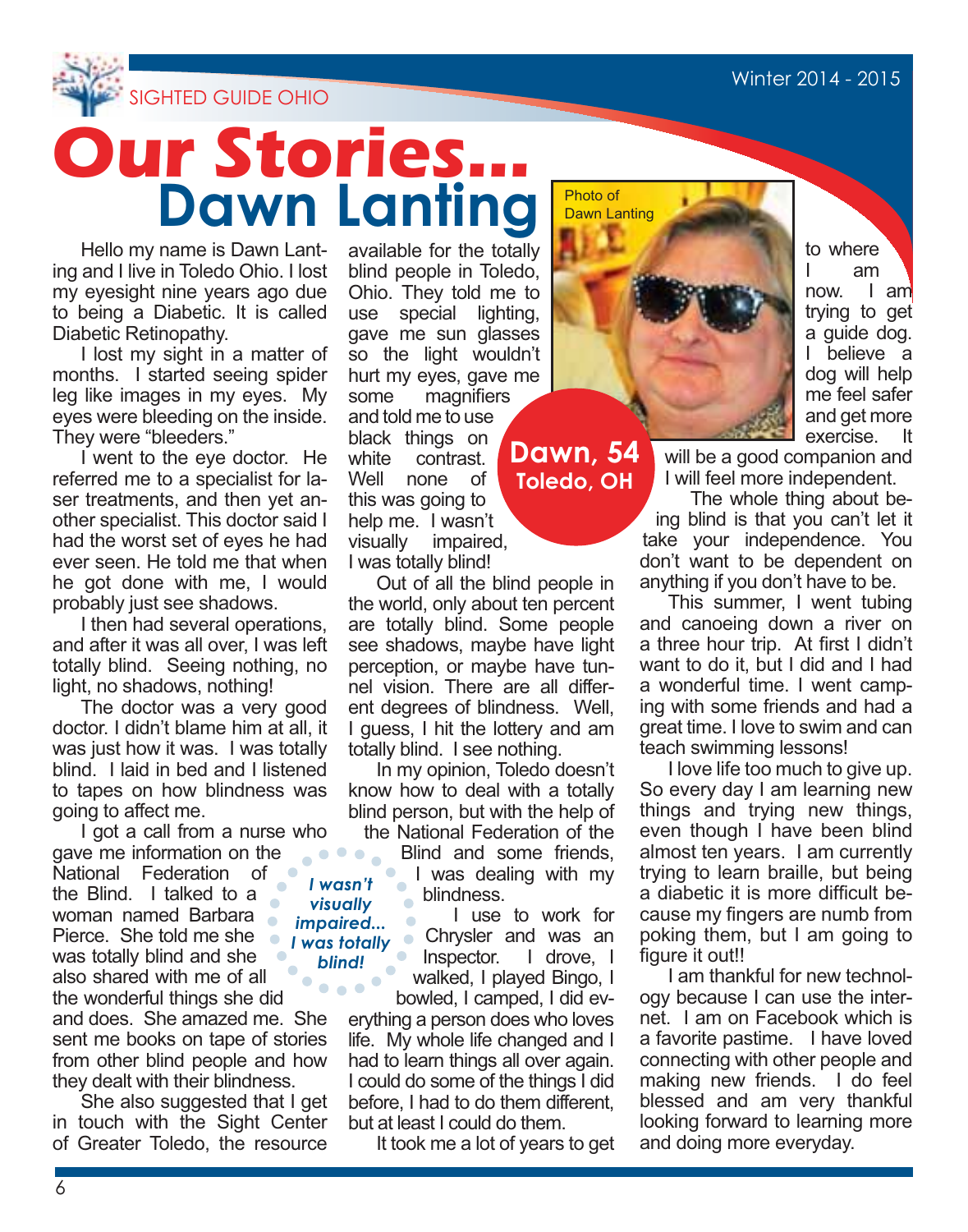

# **Chasing Down Diabetic Eye Disease**

#### **The Problem**

Diabetic eye disease is a silent problem….until it suddenly isn't. Everyone has their lives to lead, and diabetes is just not a welcomed interruption. Fortunately, things are not like they used to be, when diabetes was a lifechanging sentence. We now have far for that we can do, from better and easier monitoring, to medicines, and even just better knowledge about healthy lifestyles. Simply by doing this, we can prevent diabetic blindness in over 95% of people.

Diabetes is getting more common. This is closely related to dietary changes in the US, super sized meals, and decreasing levels of exercise.

Some diabetics are great at following recommendations, but many aren't and there is a growing number of people becoming diabetic who don't even know it (yet).

#### **We can take control by**

• Improving education about diabetes prevention !

• Educating people that with fairly simple lifestyle adjustments. diabetes can reduce or even eliminate impact on their lives!

• Do better at coordinating care between primary caregivers, specialist, and educators.

#### **Getting Down to It**

It's simple. You play a little "hard ball" with the diabetes, or it plays hard ball with you.

• Get checked. See your doctor. Go to a health fair. Whatever it takes.

• Get off the couch. You can

join a health club, but you don't have to. Take a walk. Learn other exercise options from your doctor or any hospital diabetes education program. Go online and check out Medscape. "Google" the term "diabetes"

• If you have diabetes, learn everything you can. In a nutshell:<sup>1</sup>

• Take your meds!

• Memorize your Hemoglobin A1c level. Check your blood sugar at least twice a day too. The A1c alone isn't enough.

• Minimize your need for meds in two simple ways: give

up fast food and walk 30 minutes a day. Once the delightful effects of that become apparent, you can do more.

• Check for trouble. Get a dilated eye exam. Check your feet for sores. Make sure your blood pressure and kidneys are okay.

• Eye screening is easy, painless, and available.

#### **Protecting Vision**

This is simple too. We have lots of ways to prevent and control problems. The vast majority of people who get into rouble are those who simply don't get checked in time. Sooooo, Get checked. See your doctor. Go to a health fair.

Whatever it takes.

• See an optometrist or ophthalmologist for a dilated eye

exam at least once a year.



You needn't be confused about these terms. Either an OD or an MD is fine as long as they look in the back. Only a small minority of patients need to see a retinal specialist, and the primary care eye doctor can tell when thats necessary.

• We can look in back and when necessary do special pictures to check for subtle changes. NONE OF THIS HURTS!!!

• Providers in the Vision Alliance Coalition are also developing screening programs at the time of your primary medical care checkup. This is not to replace regular, full eye care, but rather to support it and to include the 40% of diabetics who are not getting checked.

**Call the program coordinator, Dr. Rosenthal, at 419-873- 6800 for more information**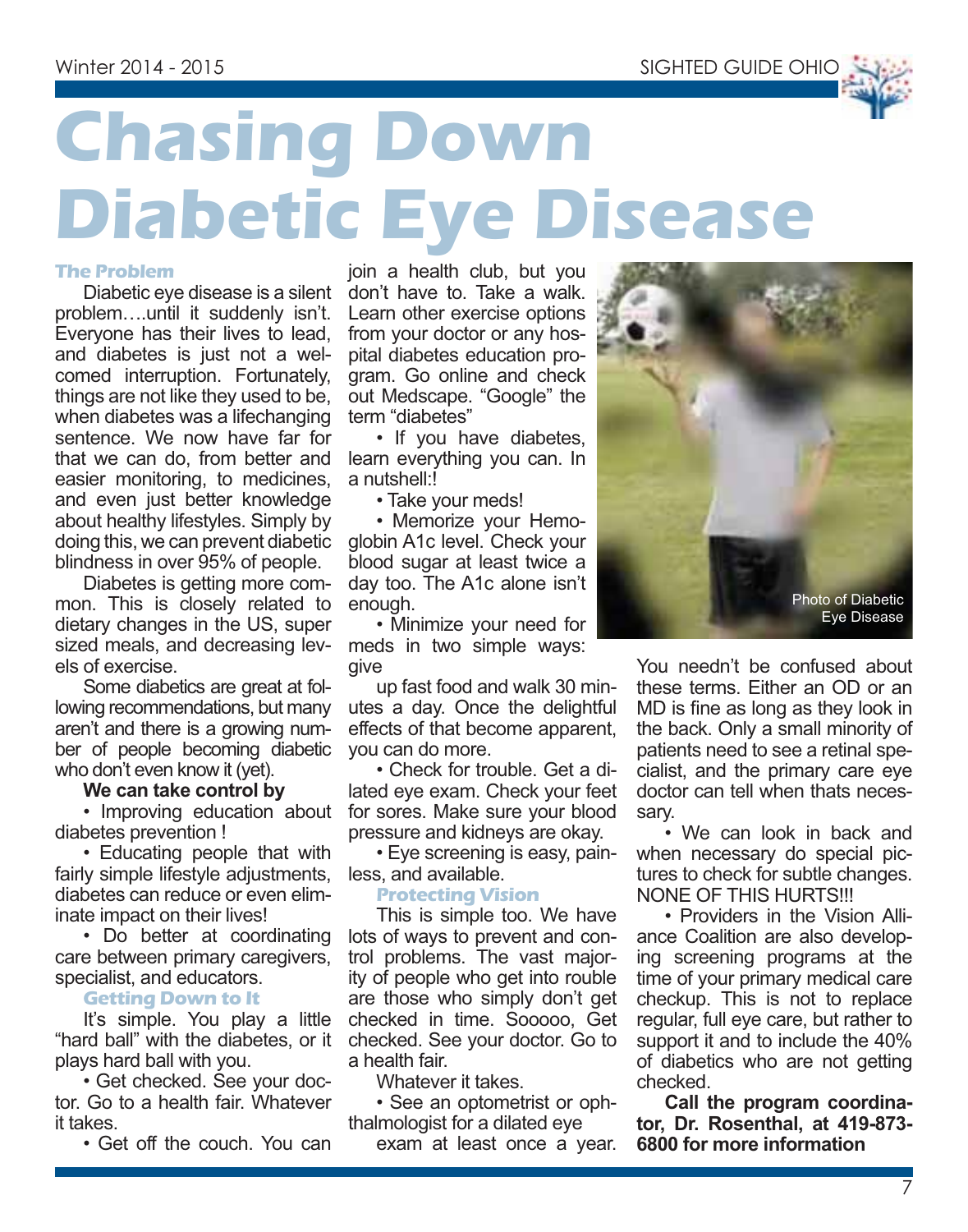SIGHTED GUIDE OHIO Winter 2014 - 2015

## The Central Ohio **A Moves Central Ohio**

Transit Authority (COTA) is the regional public transportation provider for greater Columbus and central Ohio. COTA provides over 18 million passenger trips annually. For people with disabilities, public transportation offers reliable travel options throughout the community.

#### **Fixed-route Service**

All COTA buses are equipped with features for riders with disabilities:

• Ramps to accommodate mobility devices

• Buses lower to the curb for easy boarding

• Announcement and display of bus stops

• One Personal Care Attendant (PCA) rides free with ADA identification

• Service animals ride free

#### **Travel Training**

COTA offers free, personalized travel training on its fixed-route service to those seeking independence using public transportation. The goal of this service is to maximize each person's ability to travel safely and confidently. Travel trainees will learn to: plan a trip; read route maps and bus schedules; travel to and from the bus stop; understand the fare structure; locate and transfer to another bus; recognize bus numbers, bus stops and landmarks; and board and exit the bus safely.

#### **Mainstream Service**

Over 275,000 of COTA's annual trips are provided through



Mainstream service (including Non-ADA and Will Call services). COTA's demand-response services are available to individuals whose disabilities prevent them from accessing the fixed-route bus system, and ensure that all people have access to public transportation. Eligibility is determined through an application and assessment process based on the Americans with Disabilities Act (ADA) requirements.

Mainstream is a shared-ride service available to eligible riders traveling within ¾ mile of COTA's fixed-route service and during the same hours as fixed-route service. Mainstream Service must be scheduled up to seven days prior and at least one day in advance.

Non-ADA is a shared-ride service available to eligible riders traveling beyond ¾ mile of fixedroute service but within COTA's service area, or outside of fixedroute service hours. Service must be scheduled at least 24 hours in advance of the trip request time.

Will Call is a transportation

service for riders who receive ongoing, long-term medical treatments such as dialysis, radiation or chemotherapy. Service must be scheduled at least one hour before every pickup.

#### **For all services:**

• One Personal Care Attendant (PCA) rides free with ADA identification

• Companions with the same origin and destination as the customer pay full fare

• Service animals ride free

#### **Mobility Services Facility**

In 2011, COTA opened a new Mobility Services Facility at 1330 Fields Ave, Columbus, OH. The facility features a state-of-the-art eligibility Assessment Center and houses operations, maintenance and administrative functions for COTA's Mainstream Service.

#### **Apply for Mainstream Service**

For information about applying for COTA's Mainstream service, visit www.cota.com, or call (614) 275-5828 / (614) 275-5878 (TTY). For COTA customer service, call (614) 228-1776.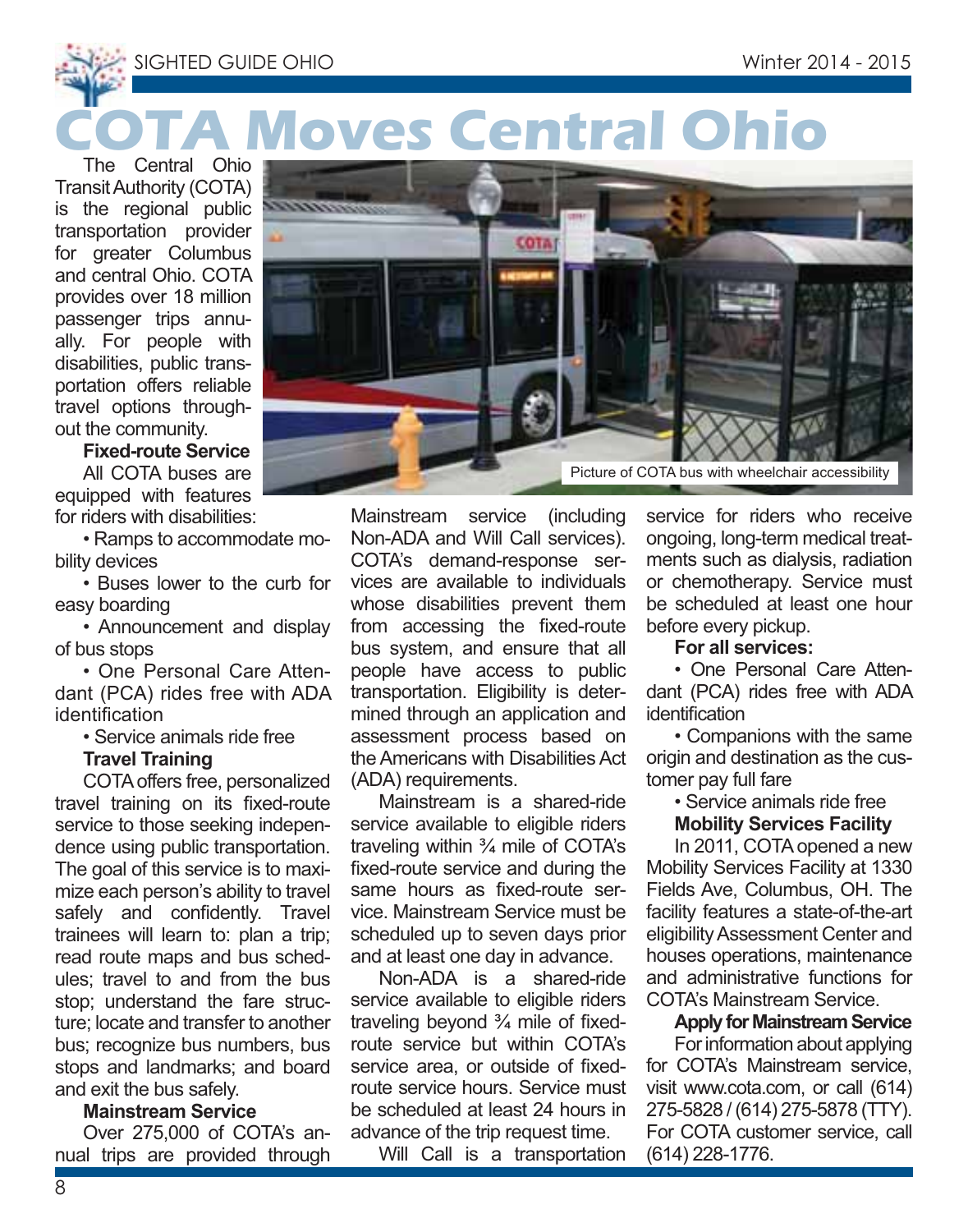

## **Local Artists Who Are Blind Sweep International Art Competition**

Seven local artists were honored at the APH Insights 2014 (American Printing House), an international art competition, drawing international attention.

Among the seven honorees from Clovernook Center are three first place winners Wanda Owens (Forest Park) in Sculpture, Sharon Garland (College Hill) in Crafts, and Cassandra Proud (Saylor Park) in Grades 10, 11, 12. Hannah Defelice (Covedale) took second place in Sculpture, and Lynn Jansen took third in Crafts. Jane Strohmeier and Lauren Allen also had their work featured in the annual display.

First place, was an unexpected surprise for Wanda Owens, "If you're chasing first place you'll never truly enjoy it. I didn't submit it with an expectation to win, which made it that much more special."

Owens has be sculpting for ten years, and has been featured three times, as a one woman show, at The Willoughby Art Gallery. In past APH Insights competitions she has received second place, third place, and honorable mention, but this is the first time she has earned the top honor.

"For Eden's Illusion, I sculpted the face of an African American woman onto a vessel. I can imagine what she looks like with a beautiful afro, an earring, and rich colors, just beautiful."

Having had sight, Owens sculpts from memory, as well as imagination, and has turned her former love of people watching into her inspiration.

This year's awards ceremony was held in Louisville Kentucky on October 17, 2014.

The annual competition is open to all artists who meet the legal definition of blindness, and entrants come from around the globe to compete.

Clovernook Center is honored to be represented by such strong contingent of artists. To see various art pieces by artists who are blind or visually impaired visit The Willoughby Art Gallery, at Clovernook Center, Monday – Friday, 8 am – 5 pm or by appointment.

For more information please call Scott Wallace at 513-522-3860.



Genuine Care - Dedicated To You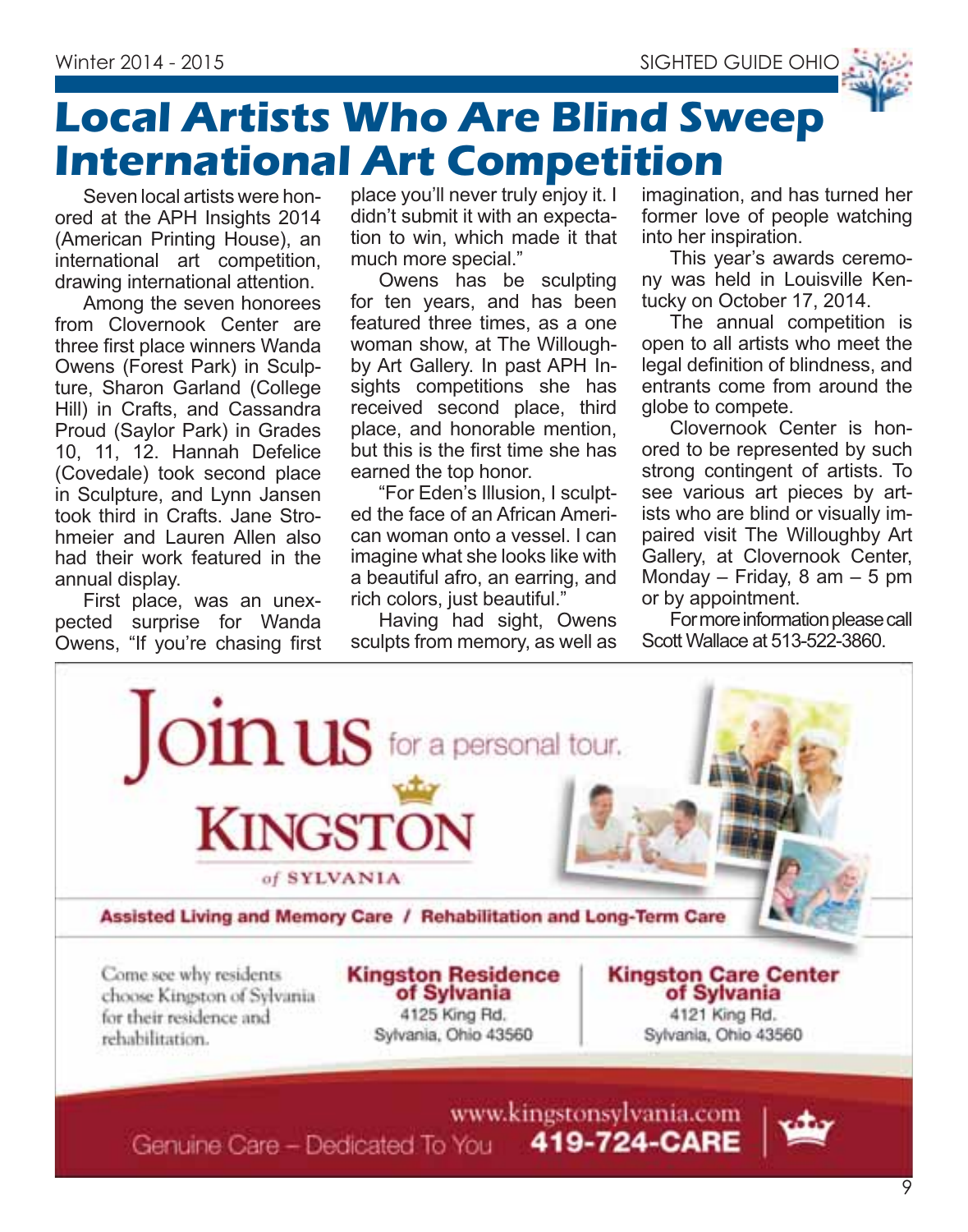SIGHTED GUIDE OHIO Winter 2014 - 2015

# **The "Ride of Toledo"**

Toledo Area Regional Transit Authority—TARTA—has been the "Ride of Toledo" since 1971. TARTA has 30 routes and carries almost 3.5 million passengers each year in and around the Toledo metropolitan area. TARTA currently serves the communities of Maumee, Ottawa Hills, Rossford, Sylvania, Sylvania Township, Toledo, and Waterville.

TARTA fare is one dollar per person; 50 cents for persons with disabilities and senior citizens age 65 and over. Children under 6 ride free with adult, limit of two. TARTA tokens are sold in quantities of 25 for \$22.50. Weekly and monthly passes are available for \$10.00 and \$40.00, respectively; reduced fare senior/disabled weekly passes are \$5.00; monthly are \$20.00 to persons with disabilities and senior citizens age 65 and over.

All TARTA buses are equipped with lifts and ramps making them 100% wheelchairaccessible. TARTA also recognizes the role of bicycles in riders' commutes and has bike racks mounted on the front of all of its buses. Each rack holds two bicycles (adult or child) independently. There is no charge to use the bus bicycle racks.

For persons with disabilities that may prevent them from using regular TARTA buses, there's TARPS—TARTA's paratransit service. TARPS operates

in compliance with the Americans with Disabilities Act and covers the same service area as TARTA. Applications are available by calling TARTA at 419-243-7433. TARPS is available to qualified riders only.

TARTA's other innovations include a Call-A-Ride service in Maumee, Ottawa Hills, Rossford, Sylvania, Sylvania Township, and Waterville. Fare is one dollar per person; 50 cents for persons with disabilities and senior citizens age 65 and over. Call-A-Ride passengers may also connect to and from TAR-TA's regular line service.

TARTA Call-A-Ride offers a more flexible schedule than fixed-route bus service and is designed to transport riders in and around their community. Hours of operation vary, but most run Call-A-Rides operate seven days per week.

TARTAtracker.com is a website accessible from any computer or mobile device allowing users to track TARTA line service buses for arrival times to stops throughout TARTA's service area. Alert notifications are available letting riders know when their bus is getting close to their current location. TARTAtracker.com

*For more information, visit TARTA.com or call 419-243- RIDE today. Service updates, route detours, schedules and route maps are available online.*

## *When We Go Further, You Go Further*

As a forward-thinking organization, we continually embrace new technologies that protect the environment, improve operational efficiency, reduce costs and, above all, enhance the lives of our riders. Here are some of our pivotal achievements:

• Implementing TARTA Tracker, a GPS-based tool that provides real-time bus route information at TARTAtracker.com.

• Completing our new TARPS facility that boasts many "green" features.

• Adding Call-A-Ride, the Muddy and Walleye shuttles and TARPS, our paratransit service, to TARTA's regular bus line.

• Updating our buses so all have bike racks and are 100% wheelchair accessible.

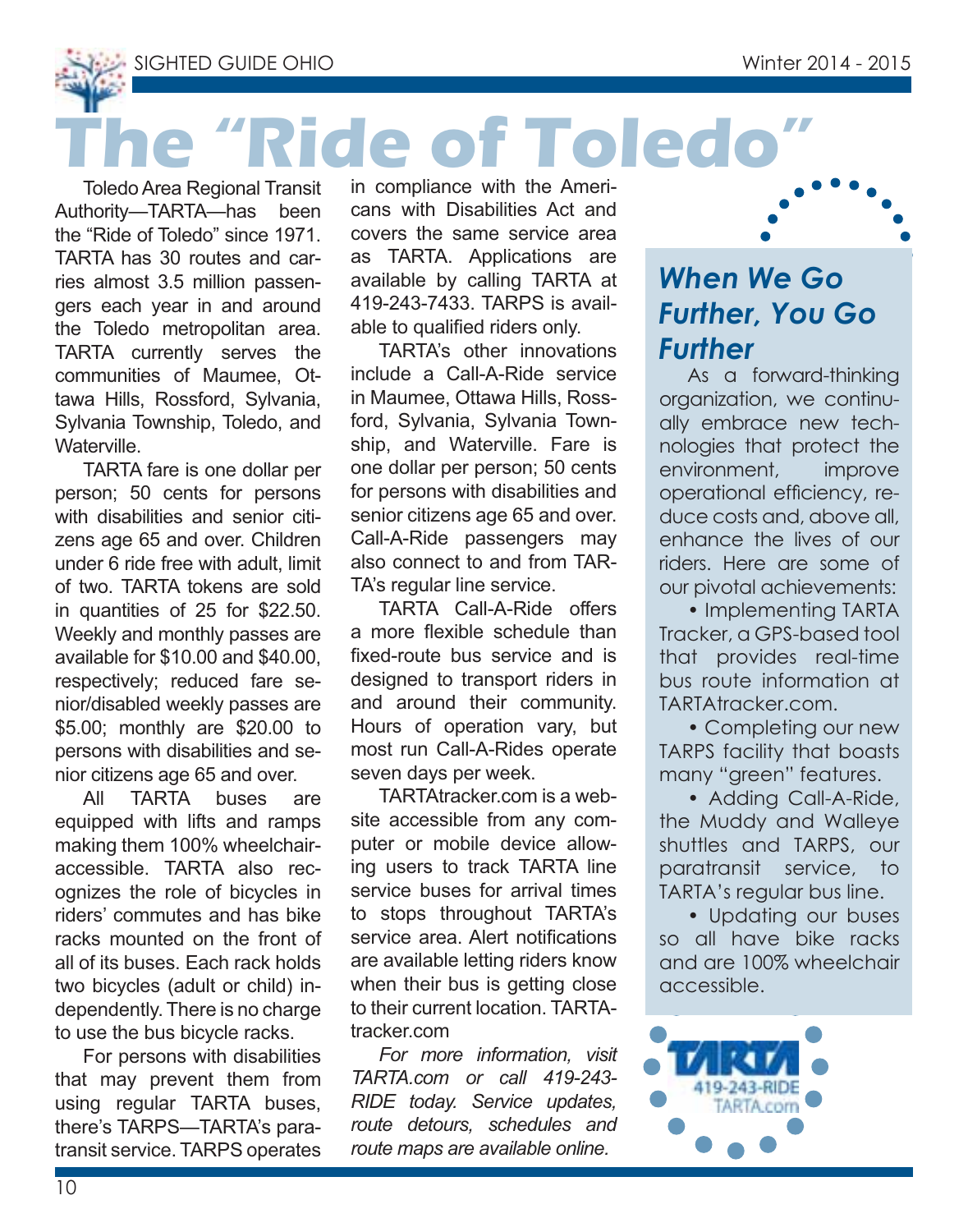

# **TARTA offers older adults** a mobility choice.





Toledo-area seniors are experiencing what an economical choice TARTA can be at just 50¢ per ride. And TARTA's weekly senior/ disabled pass is just \$5.

For more information about TARTA. Call-A-Ride, and TARPS, please call 419-243-RIDE (7433) or visit TARTA.com today.

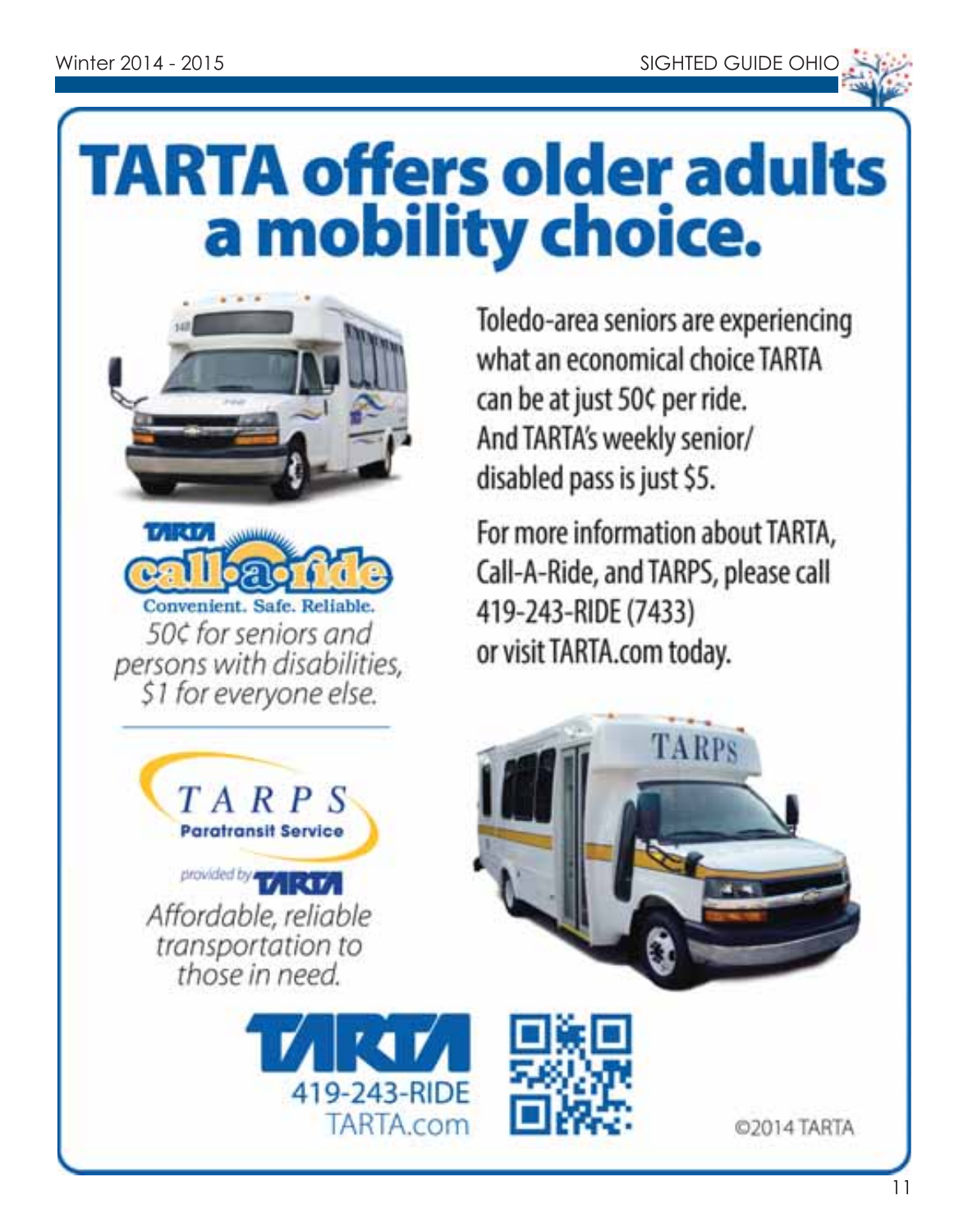

**White Cane Law of Ohio:** 

### **White Cane Law of Ohio: 4511.47 Right-of-way of blind person.**

(A) As used in this section "blind person" or "blind pedestrian" means a person having not more than 20/200 visual acuity in the better eye with correcting lenses or visual acuity greater than 20/200 but with a limitation in the fields of vision such that the widest diameter of the visual field sub-

tends an angle no greater than twenty degrees. The driver of every vehicle shall yield the right of way to every blind pedestrian guided by a guide dog, or carrying a cane which is predominantly white or metallic in color, with or without a red tip.

(B) No person, other than a blind person, while on any public highway, street, alley, or other public thoroughfare shall carry a white or metallic cane with or without a red tip.

(C) Except as otherwise provided in this division, whoever violates this section is guilty of a minor misdemeanor. If, within one year of

the offense, the offender previously has been convicted of or pleaded guilty to one predicate motor vehicle or traffic offense, whoever violates this section is guilty of a misdemeanor of the fourth degree. If, within one year of the offense, the offender previously has been convicted of two or more predicate motor vehicle or traffic offenses, whoever violates this section is guilty of a misdemeanor of the third degree.

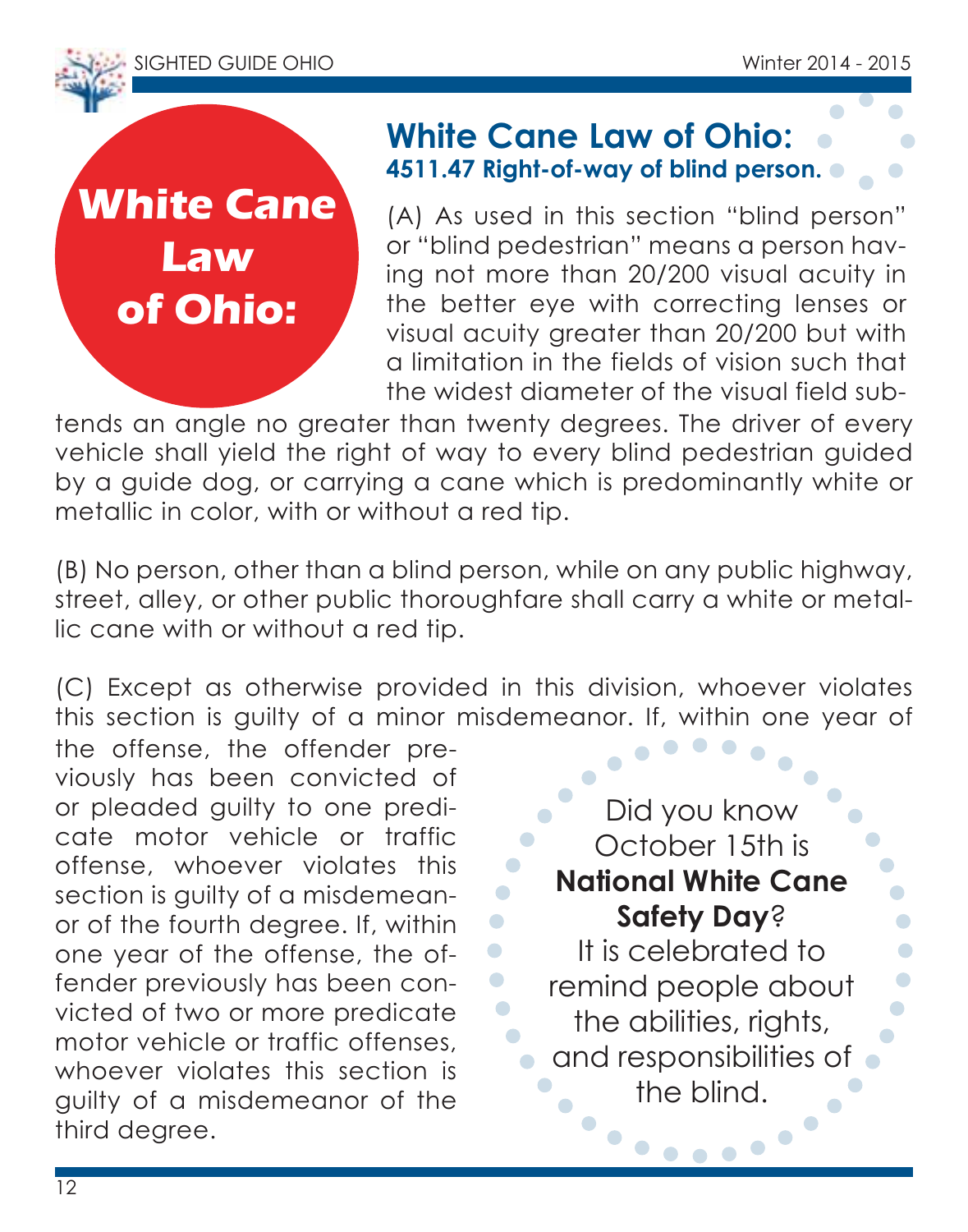**SIGHTED GUIDE OHIO** 





Serving youth and adults with blindness or visual impairments

## **OUB's Mission:**

to enrich the quality of life of people who are blind and visually impaired through lifelong education and recreation.

## More than a summer camp

OUB Camps are fabulous opportunities for children and adults with blindness or visual impairments to learn, grow and thrive! Our camps provide an outdoor educational experience where kids and adults can safely participate in all of the usual traditional camping activities like campfires. swimming, boating and hiking, while learning skills that will help prepare them for a lifetime of independence and success.



**Contact Us** 989-855-2430 oubmichigan.org



- At OUB Camps, children and adults learn:
- · Social Skills
- · Cooking
- · Mobility
- · Gardening
- $Science$
- · Nature
- · Self-reliance
- · Self-confidence
- · Blindness is not a barrier, just an obstacle!

OUB is a charitable nonprofit organization under Section 501c3 We gladly accept your generous donations!

## Who can attend?

Anyone who is blind or has a visual impairment that interferes with their learning and living is welcome to attend OUB Camps.

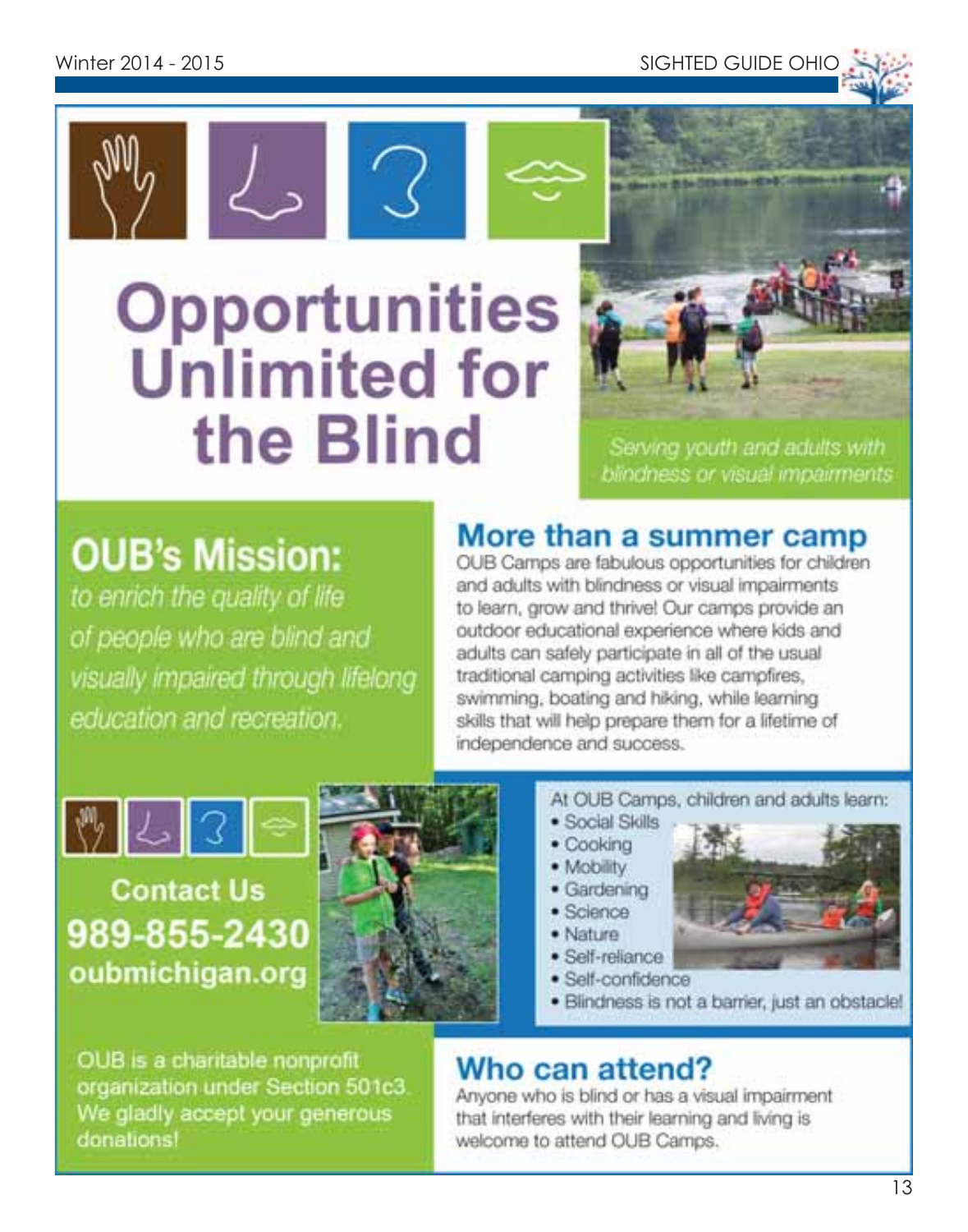

My name is Michelle Ballard and my husband Scott **Our Stories... Michelle Ballard**

and I have been married for almost 15 years. I am a Pediatric Float RN and Scott is the music director for our church, musician and F/T student in International Business. We have two wonderful boys, Jalen 12 and Eli 6. Jalen was born with congenital bilateral microphthalmia with cataracts and right lambdoid craniosynostosis with mild Arnold Chiari Malformation (repaired at 1yr of age) but otherwise perfectly healthy. Eli was born without any vision issues and healthy!

Because the midline structures all develop at the same time as eye development we were told Jalen could also have had brain abnormalities, heart, kidney, liver, etc... or it could have been associated with a syndrome. We sought out genetic testing, a cardiologist, and a neurologist. He had several tests, including EEG, BAER/VAEP, echo cardiogram, MRI, blood work, etc... All of which ruled out any genetic or hereditary reason this occurred and left us with no definite answers as why his eyes did not develop properly.

We've been told microphthalmia occurs in approximately 1 in 10,000 individuals, and b i laterally is even less common. Micropthalmia means small eyes and either the eye is severely underdeveloped or just small. It mostly affects only one eye. There is also anophthalmia with means the eye is completely absent and never forms. Because Jalen's eyes are small and he had his lenses re-

moved with his cataracts he also wears clear shells to help with bony growth around his face and for lense replacement. The conformers are similar to clear contact lenses. but much thicker and he also wears glasses.

When we first brought home our newborn baby boy, we had never really known anyone who was blind or visually impaired. With all of the doctors appointments and medical procedures his first



year of life was very busy for our family and full of a lot of information. Because Jalen was born with a disability, we were connected to Early Intervention and they also started working with our family. That was where we met our first team of Occupational and Physical Therapists, and our first Teacher of the Visually Impaired.

After getting over the "grief " that my child had some kind of disability I was able to accept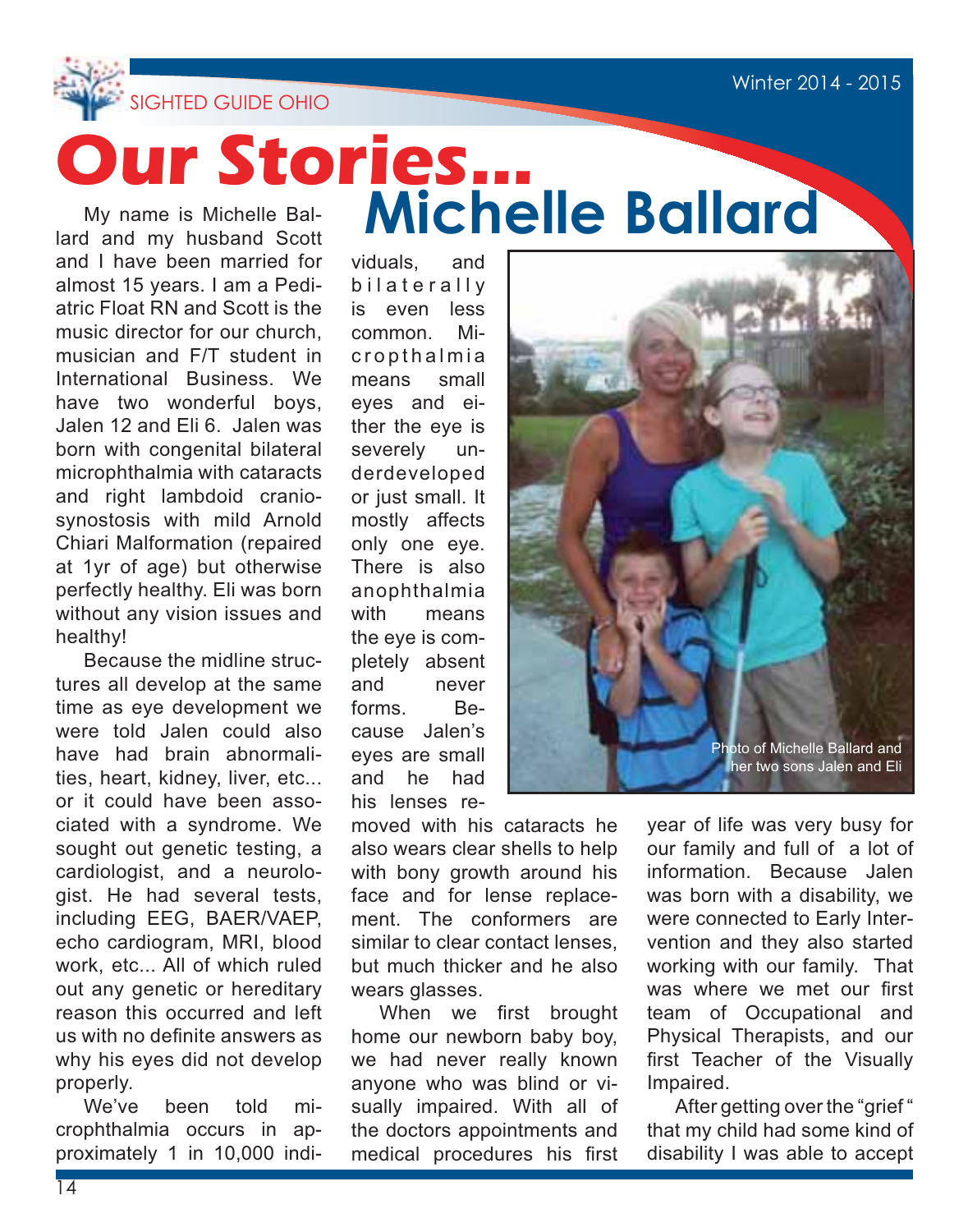

it and move forward. I have made it my life's mission to find out any possible way to help him succeed in life and become a completely, independent, happy and successful adult! I scoured the internet and found International Children's Anophthalmia/Microphtalmia Network when he was a baby and made some good connections with other parents. I also found Michigan Parents of Visually Impaired (MPVI) when he was in Kindergarten and they have become a great addition to our family. **Jalen, 12** 

 There is nothing like being able to speak to other parents whose child is experiencing the same or similar problem.

Now that Jalen is older, he also enjoys being around other kids and families that are blind. Its a comfort to know you can ask any question and everyone will understand. People will know its your "cane" not your "stick." They know not to pet a dog that is working. They know to give verbal directions and introduce themselves as they are talking. You get new ideas on how to teach your child a task that has been challenging or difficult. Share

stories and ideas! Words, simply cannot describe the comfort that is felt at retreats and functions!

Now that Jalen is in 7th grade, I feel its my purpose in life to help create awareness about blindness. Its my passion to reach other families struggling to find answers. like I was all those years ago

**OH**

**Jalen.** I was born with bilateral microphthalmia and cataracts. My cataracts were removed when I was 3 months old and since then I **West Toledo,** 

to get any help possible. To help others know its okay to ask for help and its okay to push your kids past the limits they feel they can go, because if we don't, they may not push themselves.

SIGHTED GUIDE OHIO

**Our Stories** 



have developed nystagmus and glaucoma. I've had many surgeries to try and keep my glaucoma under control and I am on 4 different medications to help too. I can see color, shapes, large print, etc..

out of my right eye only if its right next to it. I can only see light/dark in my left eye. I also wear clear conformers, which are similar to contact lenses, but much thicker. I don't have a lens in either eye, so these are my replacements. I am a braille reader/ writer and am currently in the 7th grade. In my current grade school, I am able to take high school classes this year, so I also attend high school every afternoon. I am going to attend a college where I can obtain my degree in some kind of computer programming and will eventually make that my career. I currently enjoy learning about and creating computer code, software, websites and computer technology. I also enjoy snow skiing, roller skating, swimming, being on the beach and spending time with my family.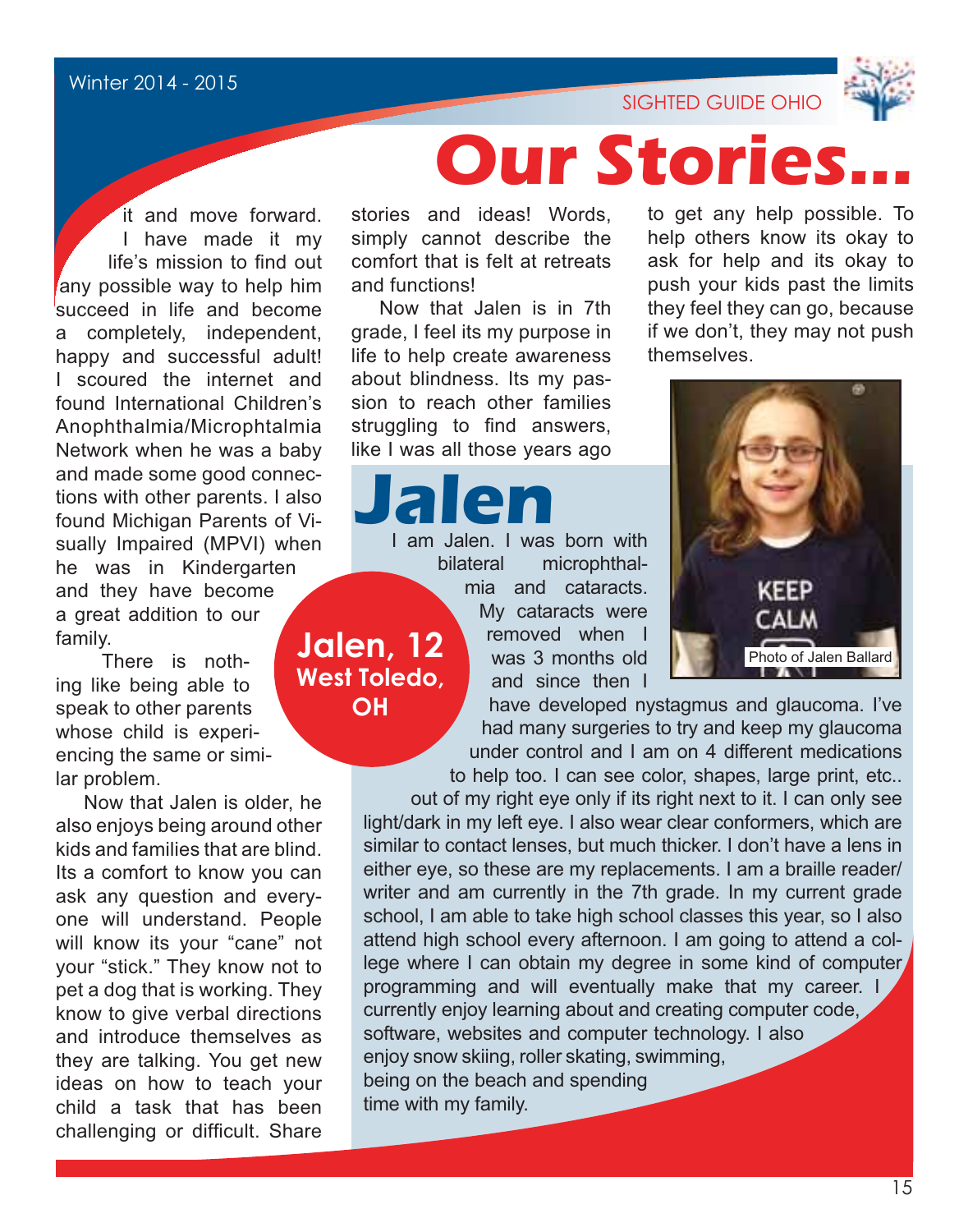# **VISION RESEARCH SCIENTIFIC FORUM Features projects from some of Ohio's most talented young scientists**

Columbus, OH (Oct. 7, 2014) -A Vision Research Scientific Forum featuring presentations from recipients of the Prevent Blindness Young Investigator Student Fellowship Awards for Female Scholars in Vision Research will be held on Thursday. November 20, 2014 from 1:00 to 3:00 pm at VSP, 3400 Morse Crossing, Columbus 43213. Registration opens at 12:30 pm and the program begins at 1 p.m. The Scientific Forum is co-sponsored by Ohio's Aging Eye Public Private Partnership and the Ohio Affiliate of Prevent Blindness and is open and free to the public.

Julie Racine, PhD, Director of Visual Electrophysiology, Nationwide Children's Hospital will speak about "Bringing Research from the Lab Bench to the Public: A Challenge to Women in Science."

#### **Student fellow presentations will be given by:**

• *Lucy Coughlin* from Northeast Ohio Medical University is conducting research which addresses where and when mitochondria play a role in the development of glaucoma which could offer a target for glaucoma treatment. This project has the potential to provide valuable data to better understand the progression of glaucoma and possibly introduce new avenues for early intervention for this

debilitating disease. Glaucoma, often known as the "sneak thief of sight", is a leading cause of blindness affecting approximately 106,000 Ohioans.

• *Kathleen Farhang* from the Cleveland Clinic Foundation-Cole Eye Institute is studying the utility of ultra-widefield fluorescein angiography in the diagnosis and management of uveitis patients. Uveitis represents a collection of inflammatory disease of the eye and is responsible for 10-20% of all blindness in the United States. Improvements in the ability to both diagnose patients earlier and objectively follow them with treatment could improve clinical outcomes and significantly reduce visual disability.

• *Alicia Powers* from The



Ohio State University College of Optometry is studying the driving exposure and motor vehicle collision circumstances in drivers with visual impairment who use bioptic telescopic spectacles. This project has potential to affect public health and safety in Ohio for bioptic drivers as well as the general population. It also has the potential to change clinical care for patients with vision impairment in a meaningful way by guiding the evaluation and selection of bioptic drivers.

*To register for the Forum, contact Laura Schwartz at 614- 464-2020 ext. 112 or e-mail lauras@pbohio.org.More information at www. pbohio.org*

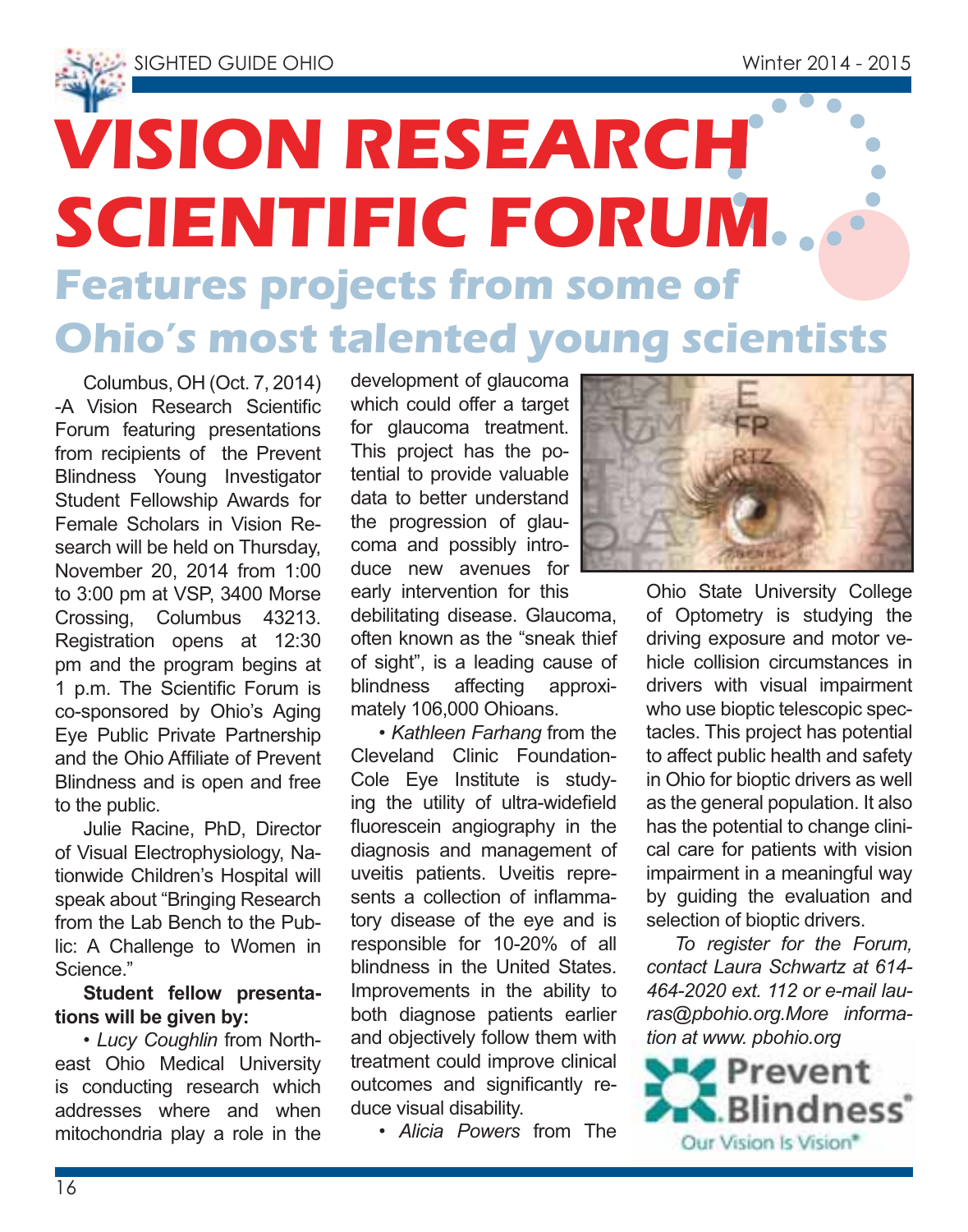

### Perkins **Sharing the Possibilities at** PerkinseLearning.org **ELEARNING**



Warkshops www.perkinselearning.org/workshops



**Educator Series** www.perkins.org/resources/educatorseries



Webcasts www.perkins.org/resources/webcasts



**Activity Bank** www.perkinselearning.org/strategies



Tutorials www.nerkins.org/resources/tutorials



Scout www.perkins.org/resources/scout



Paths to Literacy www.pathstoliteracy.org



**Accessible Science** www.perkins.org/resources/curricular/



Webinars www.perkins.org/resources/webinars



**Transition Planning Asia** www.transitionplanningasia.org



WonderBaby.org www.wonderbaby.org

For more information contact: Mary C. Zatta, Ph.D. P: 617-972-7344 E: Mary.Zatta@Perkins.org Perkins 175 North Beacon Street Watertown, MA 02472 www.Perkins.org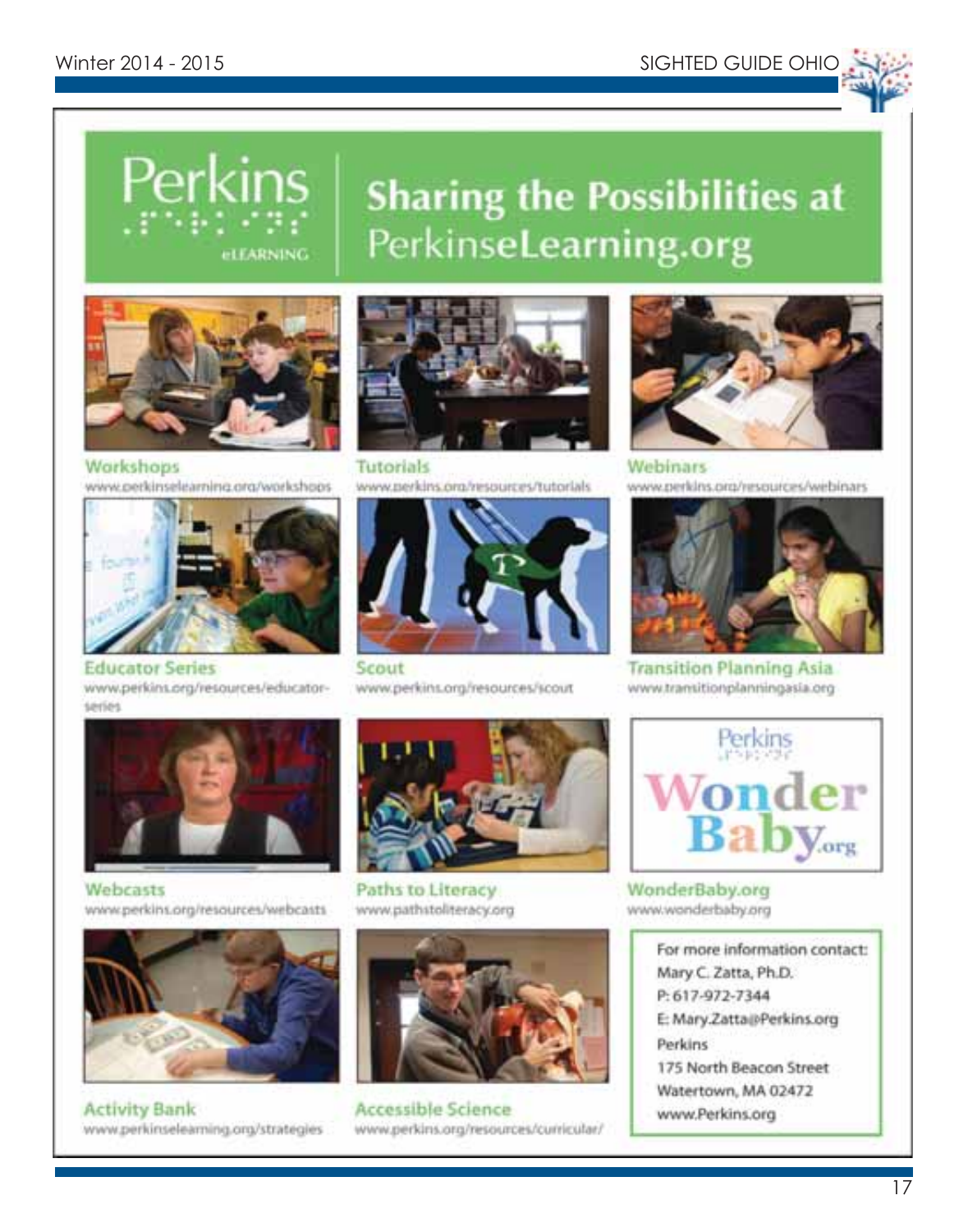

### **Ohio Lions- MD13 Agency List, Foundations & Websites** www.ohiolions.org • (614) 539-5060

#### **SIGHT & HEARING AGENCIES**

Central Ohio Lions Eye Bank, Inc Phyllis McNabb, Executive Director 262 Neil Ave. Columbus, OH 43215 P: (614) 545-2057 Website: Central Ohio Lions Eye Bank

Newsreel, Inc. 5 E Long St, Suite 1001 Columbus, OH 43215 Toll-Free: 888-723-8737 P: (614) 469-0700 E: info@newsreelmag.org Website: Newsreel, Inc.

Columbus Speech & Hearing Center: Deaf/Blind Outreach Dawn Gleason, CEO & President 510 E North Broadway Columbus, OH 43214 P: (614) 263-5151 Website: Columbus Speech & Hearing Center

Ohio Radio Reading Service Columbus location: P: (614) 644-1714 ETECH (ORRS) C/O Michael Bosela 2747 Belmont Ave. Youngstown, OH 44505 Website: Ohio Radio Reading **Service** 

Lions Pilot Dogs, Inc Jay Gray, Executive Director 625 W Town St Columbus, OH 43215 P: (614) 221-6367 Website: Pilot Dogs, Inc

Prevent Blindness Ohio Sherry Williams, CEO Stephanie Koscher, Director of **Marketing** 1500 W. 3rd Ave., Suite 200 Columbus, Ohio 43212 (800) 301-2020 E: stephaniek@pbohio.org Website: Prevent Blindness Ohio

#### **OHIO LIONS FOUNDATIONS**

Ohio Lions Eye Research Foundation (O.L.E.R.F.) Executive Director PCC Jeffrey Hillis (Joy) 1197 Sherwood Dr. Bucyrus, OH 44820 H: (419) 562-4455 E: pccpdgjeff@gmail.com Website: Ohio Lions Eye Research

Ohio Lions Foundation (O.L.F.) Jeff Brantner, Secretary P.O. Box 21016 Columbus, OH 43221-0016 (614) 459-5200 ext 230 E: jwbrantner@rpbke.com Website: Ohio Lions Foundation

#### **INTERNATIONAL RELATIONS AGENCIES**

Amigos de las Americas Ohio Chapter P.O. Box 126 Kent OH 44240

VOSH/OHIO Darlene Pohlman, Treasurer 11330 Bloomlock Road Delphos, OH 45833

Student VOSH (SVOSH) OSU College of Optometry 338 W 10th Ave Columbus, OH 43210 P: (614) 292-2020 Ext. 1

#### **MISCELLANEOUS PROGRAMS**

Lions Project for Canine Companions for Independence Lion Bud Brown, Area Director 931 Crestwood Hills Dr Vandalia OH 45377 (937) 890-5796 **PROGRAMS** E: esther\_e\_brown@juno.com Website: Canine Companions for Independence

Eddie Eyeglasses Bob Miller

939 Northwest Blvd Columbus, OH 43212 (614) 291-7619

#### **YOUTH ACTIVITIES**

Ohio Lions Quest Program 4074 Hoover Rd Grove City OH 43123 (614) 539-5060 E: lionoffice@rrohio.com

Ohio State School For The Blind 5220 N High St Columbus OH 43214 (614) 752-1152 Booking for Events (614) 995-2183 Website: Ohio State School For The Blind

Camp Echoing Hills Buddy Busch, President/CEO E: bbusch@echoinghillsvillage.org Donnis Meek, Camp Administrator 36272 County Rd 79 Warsaw OH 43844 (740) 327-2311 ext 232 Website: Camp Echoing Hills

James T. & Betty Coffey Scholarship Program c/o Ohio Lions - Youth Committee 4074 Hoover Rd Grove City OH 43123 (614) 539-5060

Echoing Hills Village Foundation Cordell Brown, Founder Dave Jarrett, Administrative Assistant 448 Main St, Ste. 204 Coshocton OH 43812 (800) 470-0577 (740) 623-2250

GOOD Program Lion Ron Derry 12437 Heinberger Baltimore OH 43105 (740) 862-3363 E: rderry@greenapple.com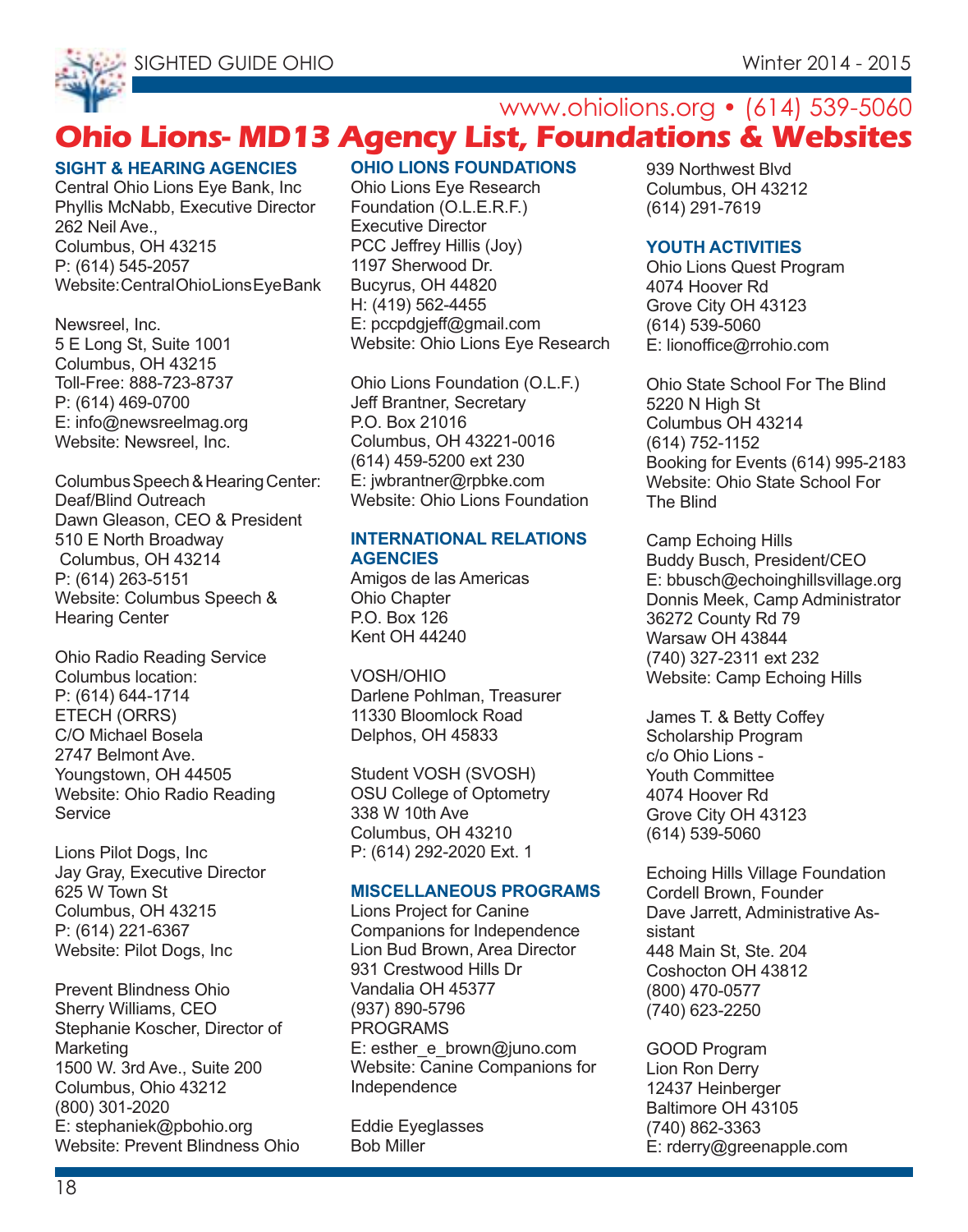

## **Lions Clubs International**

# We are global.





Ohio Lions, Inc. 4074 Hoover Road, Grove City, Ohio  $(614)$  539-5060 Email: lionsoffice@ohiolions.org

### **VISION STATEMENT**

TO BE the global leader in community and humanitarian service

### **MISSION STATEMENT**

TO EMPOWER volunteers to serve their communities, meet humanitarian needs, encourage peace and promote international understanding through Lions clubs.

### **PURPOSES**

TO ORGANIZE, charter and supervise service clubs to be known as Lions clubs. TO COORDINATE the activities and standardize the administration of Lions clubs.

TO CREATE and foster a spirit of understanding among the peoples of the world

TO PROMOTE the principles of good government and good citizenship. TO TAKE an active interest in the civic. cultural, social and moral welfare of the community.

TO UNITE the clubs in the bonds of friendship, good fellowship and mutual understanding.

TO PROVIDE a forum for the open discussion of all matters of public interest; provided, however, that partisan politics and sectarian religion shall not be debated by club members.

TO ENCOURAGE service-minded people to serve their community without personal financial reward, and to encourage efficiency and promote high ethical standards in commerce, industry, professions, public works and private endeavors

## www.ohiolions.org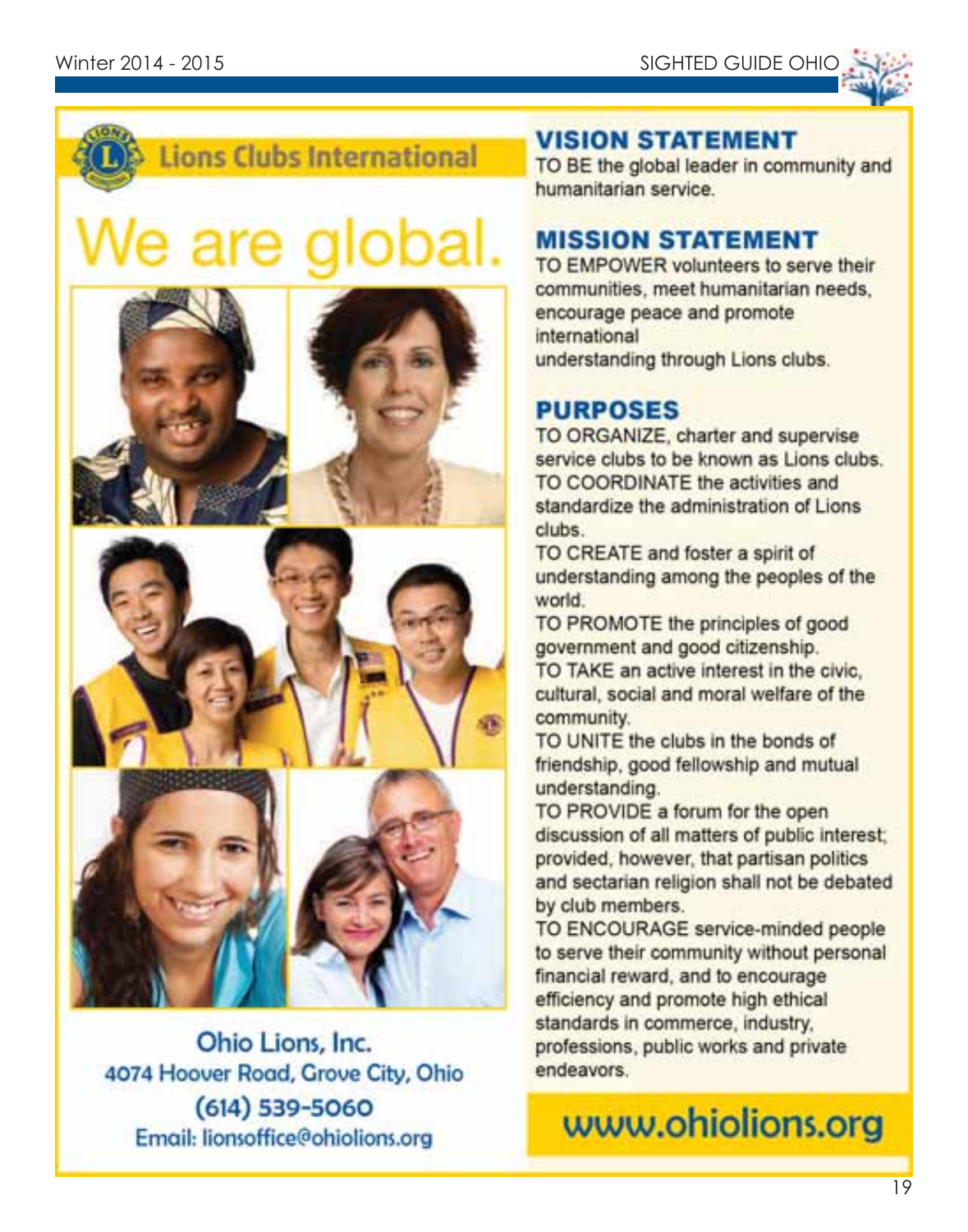SIGHTED GUIDE OHIO Winter 2014 - 2015

# **Free White Cane Program**

We believe the long white cane is a means to independence. The white cane has proved a useful tool to millions of blind people in navigating their environments with confidence and safety. It is a tool which allows blind people to travel where and when they want, and as such leads to self-sufficiency.

We believe that independence and freedom to travel are so important to the quality of life of blind people that every blind person should have a cane, regardless of ability to pay.

We are giving, free of charge to the user, rigid fiberglass canes. Please see the online application or download the paper application to view available cane sizes.

Any blind individual in the fifty states, the District of Columbia and Puerto Rico may request a cane for their personal use. Requests may be made as often as every six months.

To be eligible for a cane you must acknowledge the following:

• I am blind or visually impaired.

• This cane is for my personal use.

• It is more than six months since a previous request for a white cane.

• OR, I am requesting a white cane on behalf of a child under the age of 18.



**Request a free white cane!** Visit our online free white cane



application form at http://freecane.nfb.org.

# **Free Braille Books Pro**

Each year the AAF breaks new ground by offering fresh and interesting titles and series that are sometimes overlooked in the Braille community. This year we are featuring books recommended by "Good Reads" for our younger readers. A few upcoming titles are: *Big Mean Mike, Piggy Bunny, Dinosaurs Don't Dinosaurs Do,* and *Mice on Ice*.

For our older readers we are featuring books written by Gordon Korman. He wrote his first book when he was just twelve years old! He loves adventure, mystery and keeping the reader on the edge of their seat. We will feature two of his trilogies during the year, *Everest* and *Titanic*.

Participants may choose to receive all or any combination of these titles, as they like. And the books are free and theirs to keep. All blind youth, blind parents, teachers of the blind, schools, and libraries serving the blind are eligible to participate in this program. Participants may enroll in or withdraw from the program at any time.

#### **Enroll**

To enroll, fill out our Free Braille Books online application



American Action Fund for Blind Children and Adults

at www.actionfund.org, or use the Word version of our Free Braille Books application to mail, fax, or email to the address below:

American Action Fund for Blind Children and Adults Free Braille Books Program 1800 Johnson Street Baltimore, Maryland 21230 (410) 659-9315, ext. 2287 Fax: (410) 685-2340 actionfund@actionfund.org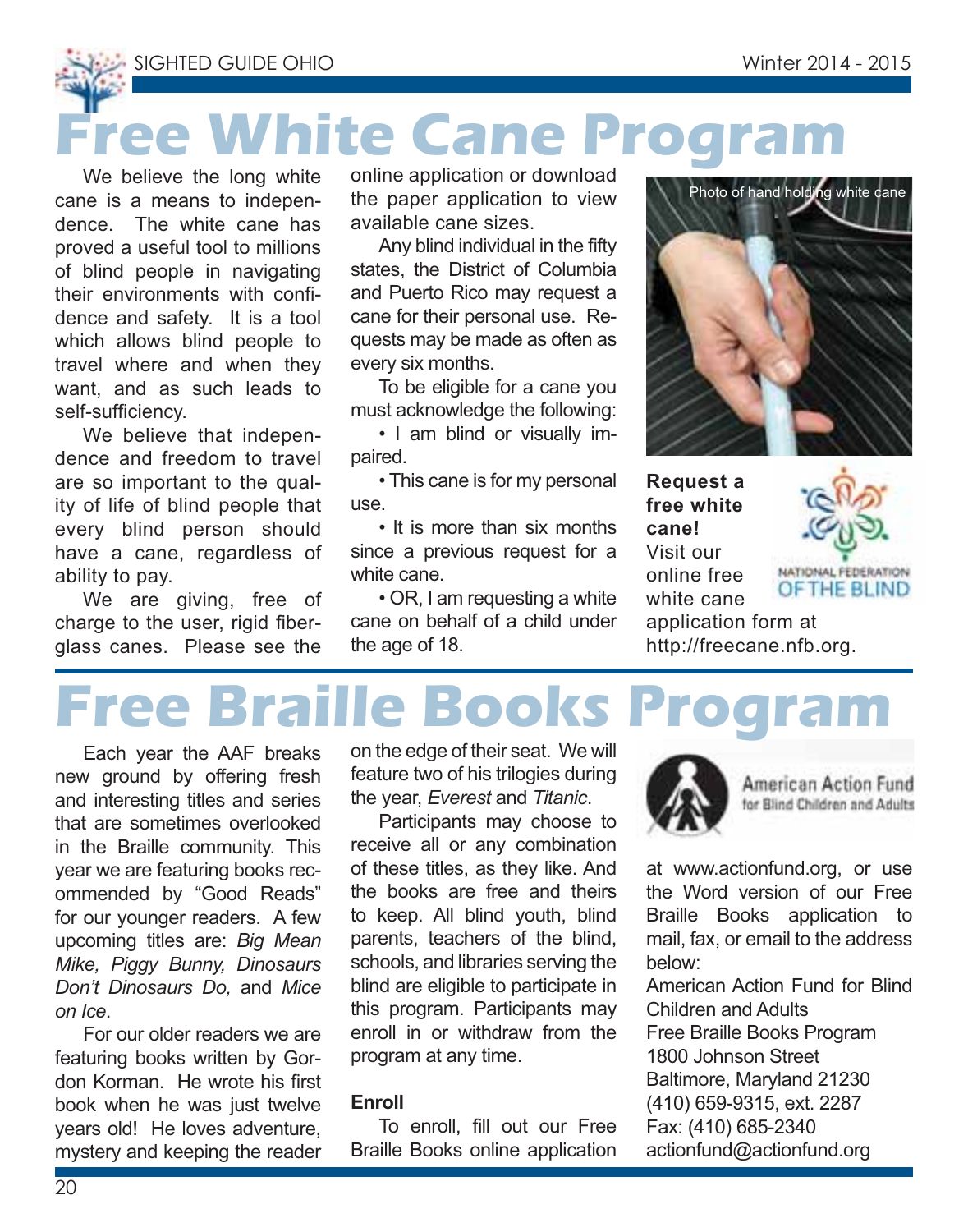**Special Projects ... and free braille!**

At Seedlings we strive to provide opportunities for literacy. Listed below are some of our ongoing special projects.

#### **The Rose Project**

World Book Encyclopedia Articles in braille. A free service for visually-impaired students in grades 1-12.

#### **2014 Book Angel Program for V-I Children**

If you live in the US or Canada, you can register your V-I

Braille Alphabet

child for two free braille books per year in Seedlings' Book Angel Program! Books will be sent as time and materials allow. (Please re-register each year.)

#### **The Gift of Reading 2014**

A holiday give-away program for visually-impaired children who live in Michigan. Please register V-I children who are Michigan residents by 11/11/14 for their free braille book from Seedlings and the Detroit Free Press!

 $\ddot{\phantom{a}}$ 



Sign up for one or more of these programsonline at www. seedlings.org/special.php

Seedlings Braille Books for Children is a 501(c)3 nonprofit, tax-exempt organization dedicated to increasing the opportunity for literacy by providing high quality, low cost braille books for children.

For details call 800-777-8552 or visit www.seedlings.org

Capital Number Period Comma<br>Sign Sign

 $\bullet$ 

| Diality Alphabet                                                              |                    |  |
|-------------------------------------------------------------------------------|--------------------|--|
| The six dots of<br>the braille cell are<br>arranged and numbered:             | 2.005<br>3.0066    |  |
| The capital sign, dot 6,<br>placed before a letter<br>makes a capital letter. | 1<br>$\mathcal{D}$ |  |

The number sign, dots 3, 4, 5, 6, placed before the characters a through j, makes the numbers 1 through 0. For example: a preceded by the number sign is  $1, \underline{b}$  is 2, etc.



> The Blind use the Braille Code to read and write. Come up with a phrase write it down and ask a friend to decode it! Have fun!!

NATIONAL BRAILLE PRESS INC. 88 ST. STEPHEN STREET BOSTON, MA 02115 www.nbp.org

abcdef ghi j

k l mn o p q r s t

 

u v w x y z <sup>Capital Numbe</sup>

 
-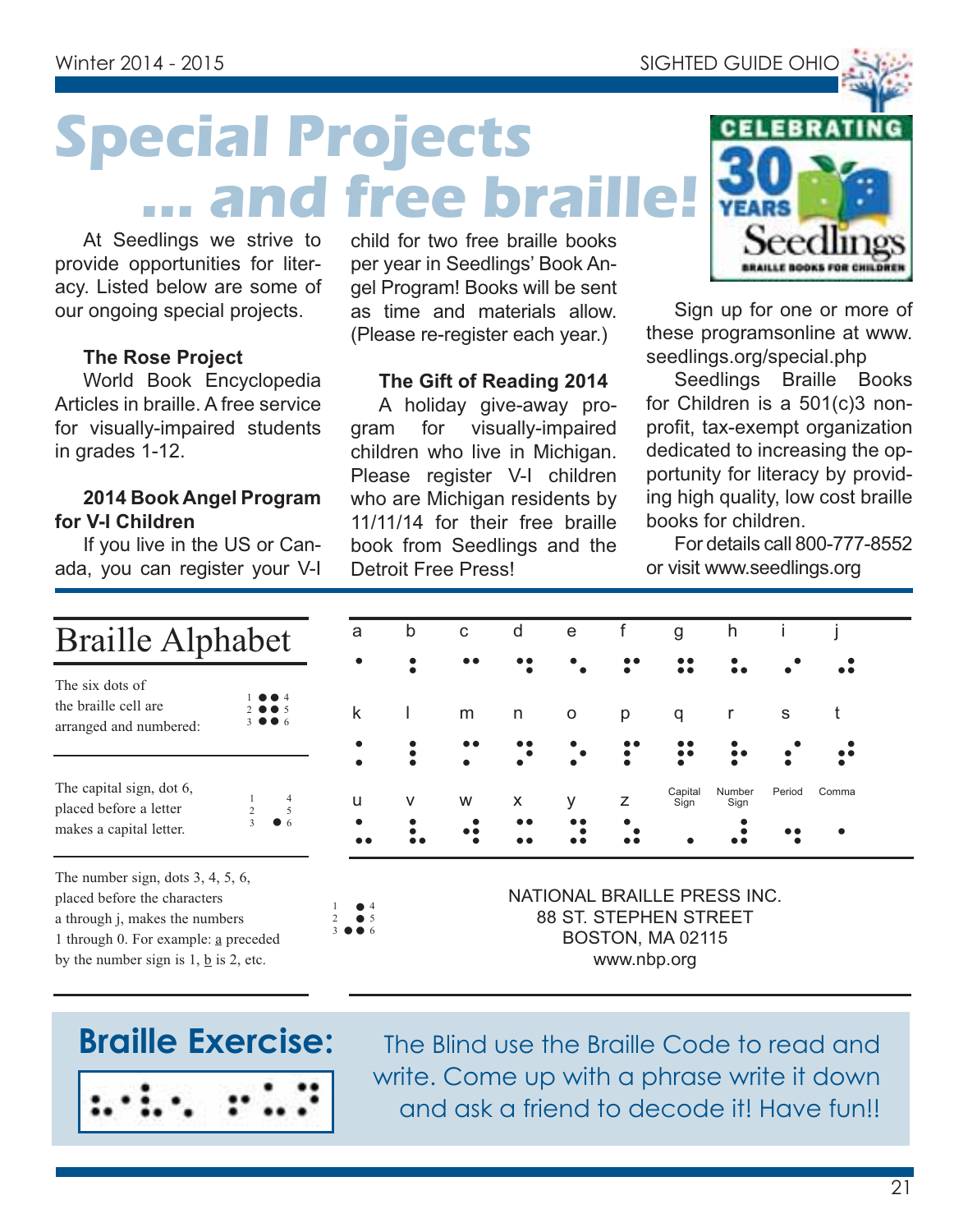



#### **Our Mission: To assist blind and visually impaired young people in the Knoxville area to live independent and productive lives by identifying their unique capacities and developing their individual strengths.**

## **Low Vision/ Blindness Related Products**

The use of Braille, assistive technology (such as computers with synthetic speech), IOS devices from Apple with Voice Over software included, scanners, or large-print displays provide alternatives to print reading and writing. The following resources are designed to help transition into or improve the use of these adaptive technologies. It is important to note that most of the resources described or titled for the blind are also appropriate for people with low vision.

While Club VIBES can not endorse any of the organizations listed on this page, the following is a list of the most established companies and nonprofit organizations providing various types of adaptive technology for people who are blind or visually impaired. As with any other consumer purchase, you are encouraged to research and check before buying. We have made every effort, however, not to include any entity with a poor professional reputation.

#### **Apple**

Apple has recently grown to be one of the new leaders in the field of serving blind and low vision. Using the built in screenreader called Voice Over,VO, they are competitively priced in the mainstream market and offer many hardware devices that with the use of apps can bring lots of independence to a totally blind user. Learning to utilize the touch screen with audio feedback can be a true learning curve, but offers much to the user once learned.

#### **Freedom Scientific**

Freedom Scientific is perhaps the largest and best known company producing adaptive technology for the visually impaired. Its products include: screen reading software for the blind, magnification software for those with low-vision, and other products for accessible scanning and reading, as well as Braille displays, notetakers, and an accessible PDA.

#### **GW Micro**

GW Micro features a wide range of adaptive products, which include screen reading software, Braille notetakers. an accessible laptop, and a CCTV for enlarging print for those with low vision.

#### **Non Visual Desktop Access**

This is a free screen reader software download for people who are blind or have low vision. The free RoboBraille translation service has now officially added support for American English grades 1

**Club VIBES** (Visually Impaired/Blind Enhanced Services) is a free mentoring service for visually impaired or blind youth and their parents/guardians residing in or around the Knoxville, Tennessee area. Established in November 2008, Club VIBES is a chartered not-for-profit organization registered with the state of Tennessee and Knox County.

Club VIBES is made up of a group of volunteers who care about visually impaired youth as they make the transition into an independent adult life. Through mentoring, these volunteers teach independent living skills and provide Club members with educational activities which model, develop and reinforce social and leadership skills. Social outings and special events also are used as learning opportunities.

**www.club-vibes.org**

and 2 braille. You can attach a document in a variety of formats, including pictures of print documents, and have the result e-mailed to you as a braille document. To generate contracted braille, e-mail your print document to banagrade2@robobraille.org

#### **Duxbury Systems**

Duxbury Systems provide high-quality software for Braille. The Duxbury Braille Translator (DBT) and MegaDots are used by virtually all of the world's leading Braille publishers. No one supports more languages than Duxbury Systems — DBT supports grade 1 and grade 2 translations in English, Spanish, French, German, Portuguese, Arabic, Malaysian, Swedish, and other languages. Its software can produce contracted and uncontracted Braille, mathematics, and technical Braille.

#### **American Printing House for the Blind**

APH provides a number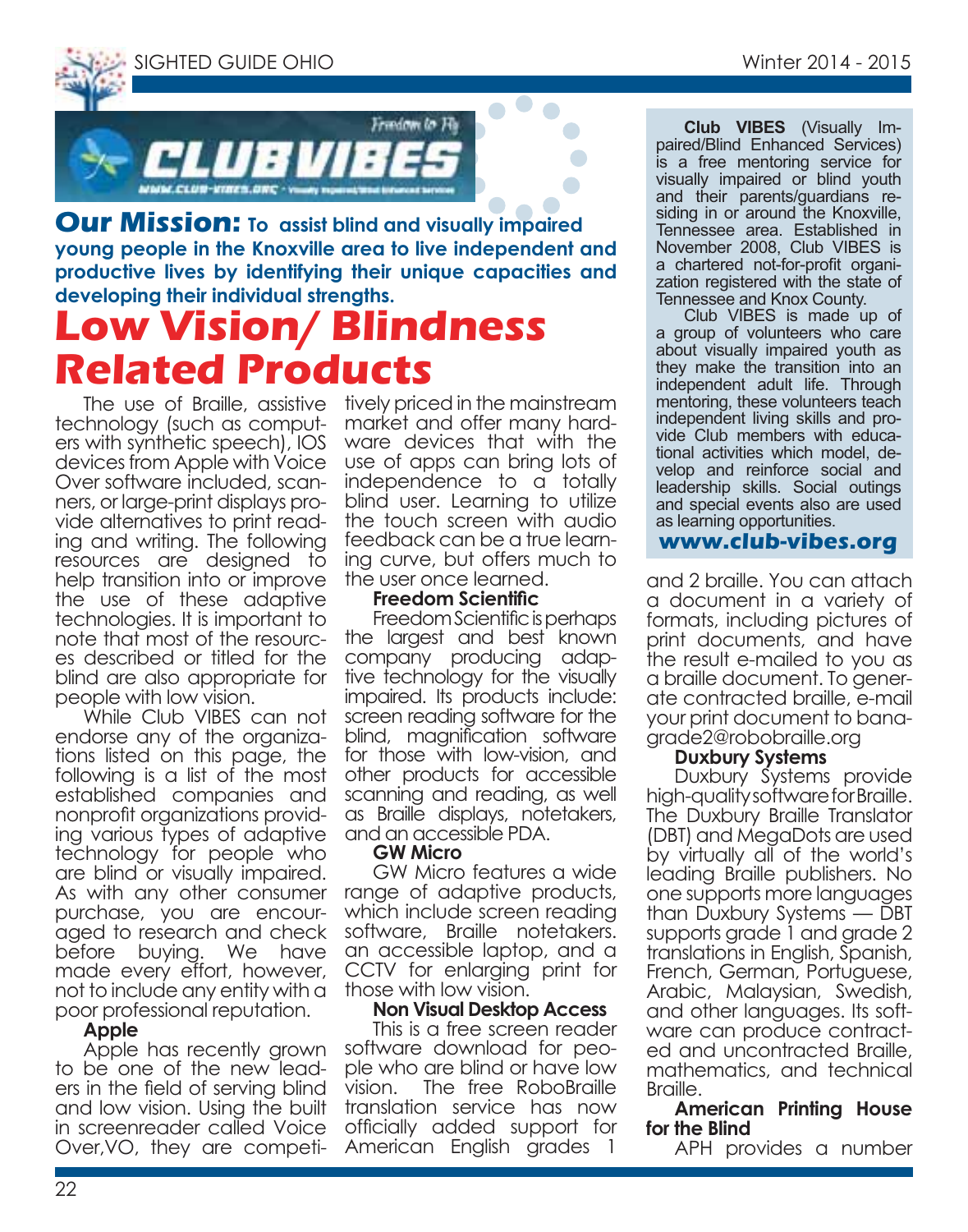

## **Low Vision/ Blindness Related Products**

of excellent computer and computer-related resources including:

**Accessible Textbook Department:** Because of changes in the way textbooks are selected and used in general education, the American Printing House for the Blind is revamping its procedure for recording and distributing texts for classroom use. It is creating new systems to provide accessible textbooks in an expanded variety of media. In addition to traditional textbooks, titles will be produced in Braille, hardcopy, Electronic files for embossing, and downloadable files from the APH web site.

#### **Enabling Technologies**

Enabling Technologies designs, manufactures, and supports some of the most popular Braille Embossers, a device for quickly printing large quantities of high-quality Braille.

#### **HumanWare**

Although the home page highlights macular degeneration, this company provides high-quality services of use to virtually anyone with any type of vision loss. It produces Braille-Note, the world's smallest PDA for the blind; PocketViewer, a portable magnifier; Orator, software to enable the blind to easily use the Blackberry PDA; and Victor Reader Stream, a digital talking book player. Human-Ware is especially noteworthy for an excellent reputation for customer support.

#### **System Access to Go**

While the quality of the speech leaves a good deal to be desired and the software is not as full-featured as its pricier competition, this screen reader is a unique technology with

significant promise. It is also noteworthy that it is easier to to learn and, therefore, may be better suited for a user who is not interested in, or does not need, a more sophisticated product.

#### **AI Squared**

AI Squared makes Zoom Text, one of the leading screen enlargement programs for using computers. It is one of the largest and best known companies in this market.

#### **VisionCue: Devices for Low Vision & Blindness**

This company offers a select assortment of Braille and speech products including: optical character recognition (OCR) packages; screen readers; enlargement software; a portable magnifier for laptops; hand-held organizers and many other products from a variety of key manufacturers.

#### **Independent Living Aids**

Over 30 years old, ILA offers a wide variety of products, some designed for the general public and many others specially created for the blind/visually impaired market. You can order by phone, online, or through an accessible catalog. You may also get either a free PDF or text-based catalog.

#### **MaxiAids**

Over 20 years old, MaxiAids offers over 6,000 products for several groups of customers with disabilities. Orders may be placed through their web site, by faxing 631-752-0689, or by calling their toll-free number, 800-522-6294.

#### **Blind Audio Catalogs**

"You can get free access to catalogs such as LL Bean, Lands End, Avon Campaign, Beauty Boutique, Anthony Richards and Carol Wright Gifts, and more. Catalogs are available as download, quad track cassette, or mp3/cd. Telephone 877-814-7323 and place your order."

#### **Blind Mice Mega Maul**

This online store offers audio books, software for entertainment, tools, electronics, housewares, kitchen products, sporting goods, toys, as well as other Adaptive products for the blind. Telephone 713-893-7277.

#### **Future Aids: The Braille Superstore**

Although the catalog is not as extensive as some other sites, there is, nonetheless, a good listing of accessible products, especially for someone who is adjusting to vision loss. Major sections include toys and games, time keeping, low vision products, "Braille workshop," copying services, housewares, greeting cards, gifts, computer lab, and a Braille bookstore. Phone 800-987-1231.

#### **Blind Bargain**

Billed as "your home" for the latest deals, and news for the blind and visually impaired. Blind Bargains scours the net to bring you the latest sales, deals, and news on computers, screen readers, notetakers, braille printers, hard drives, accessible cell phones, memory cards, talking products, household items, and much more. It also presents articles, news, and resources of general interest to the blind community and friends." Highly accessible site so that a blind computer user may easily order online.

*More information is available at www.club-vibes.org.*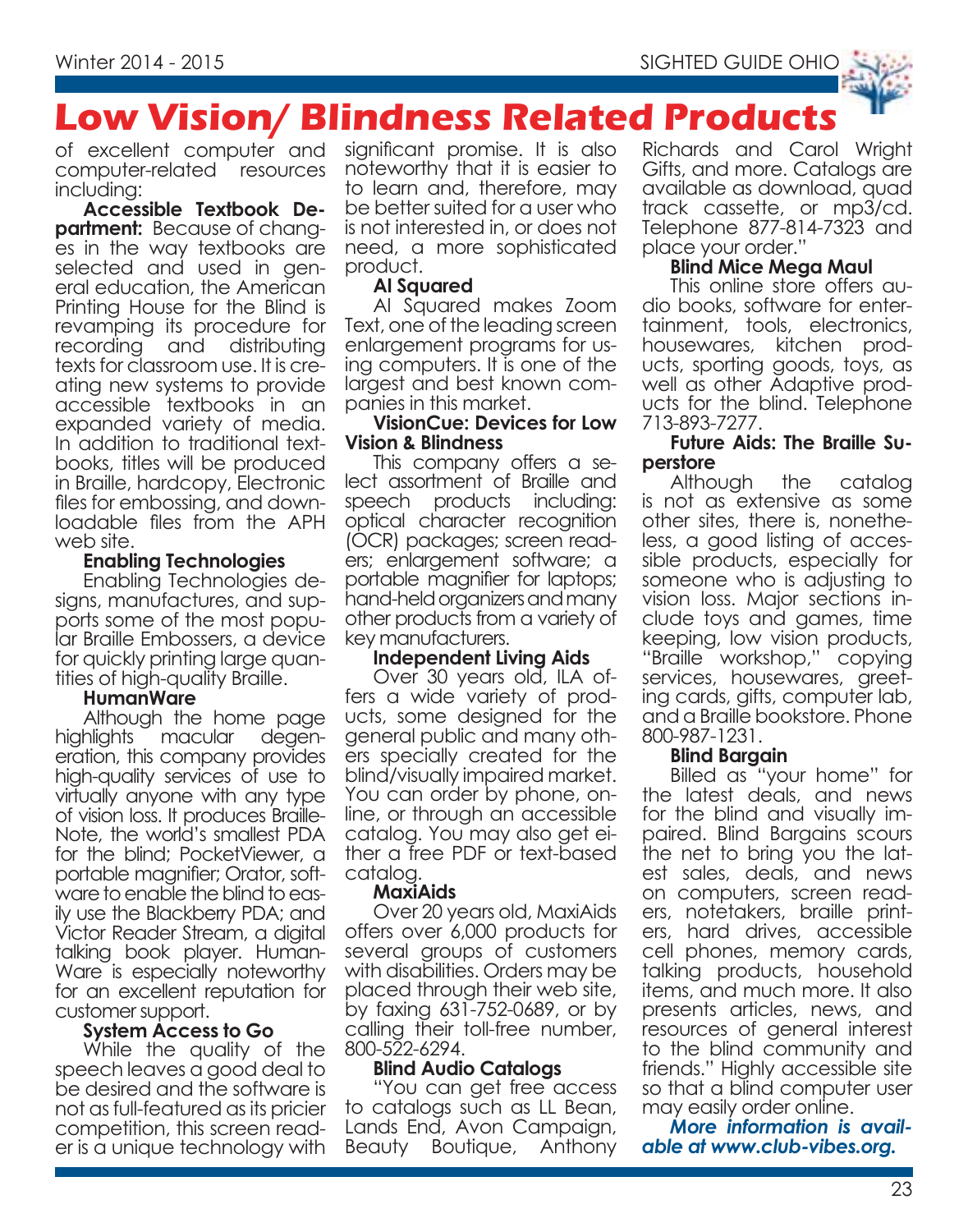



# **Ohio State School for the Blind**

My husband and I are parents of two young adults and live in Columbus, Ohio. Our oldest, Jacob, was born with several challenges and was diagnosed as blind when he was about 6 months old. Throughout his schooling, I realized I needed to educate myself about his medical and school needs to help him make progress. I also realized that often I received the most helpful information from other parents of children with special needs.

In 2003, I began working at the Ohio State School for the Blind as a parent mentor. According to Ohio's Parent Mentor Program funded through the Ohio Department of Education, a parent mentor "provides information and support to families of a child with a disability and school districts." Currently there are approximately 75 Ohio Parent Mentor Programs in Ohio, serving nearly one-third of the schools and families in Ohio's school districts. As a mentor I reach out to those with children who are blind in all Ohio counties – some children attend the Ohio State School for the Blind (OSSB – see photo above), and others are being served in their local district.

Parent mentors receive ongoing professional development to guide families through the special education 'maze'; helping them understand their rights and responsibilities. Ohio Parent Mentors provide information and resources, attend IEP and other meetings, and listen and support families and school staff. Many times a parent may feel overwhelmed and just need

#### *—By Lauri Kaplan, Parent Mentor*

someone to talk with who has 'been in their shoes'.

It has been my pleasure to provide support to parents whose children are visually impaired or blind. Our children have what is considered a 'low incidence' disability, meaning they make up an extremely small percentage of a school, often less than 1 percent. Therefore, families are an important part of the child's school team, helping to educate, explore accommodations, classroom modifications and/or placements that may be critical to their child's progress.

For more information about the Ohio Parent Mentor program, or to locate a parent mentor in your school district, please go to www.ocecd.org, scroll down and click on the right side – Parent Mentors of Ohio.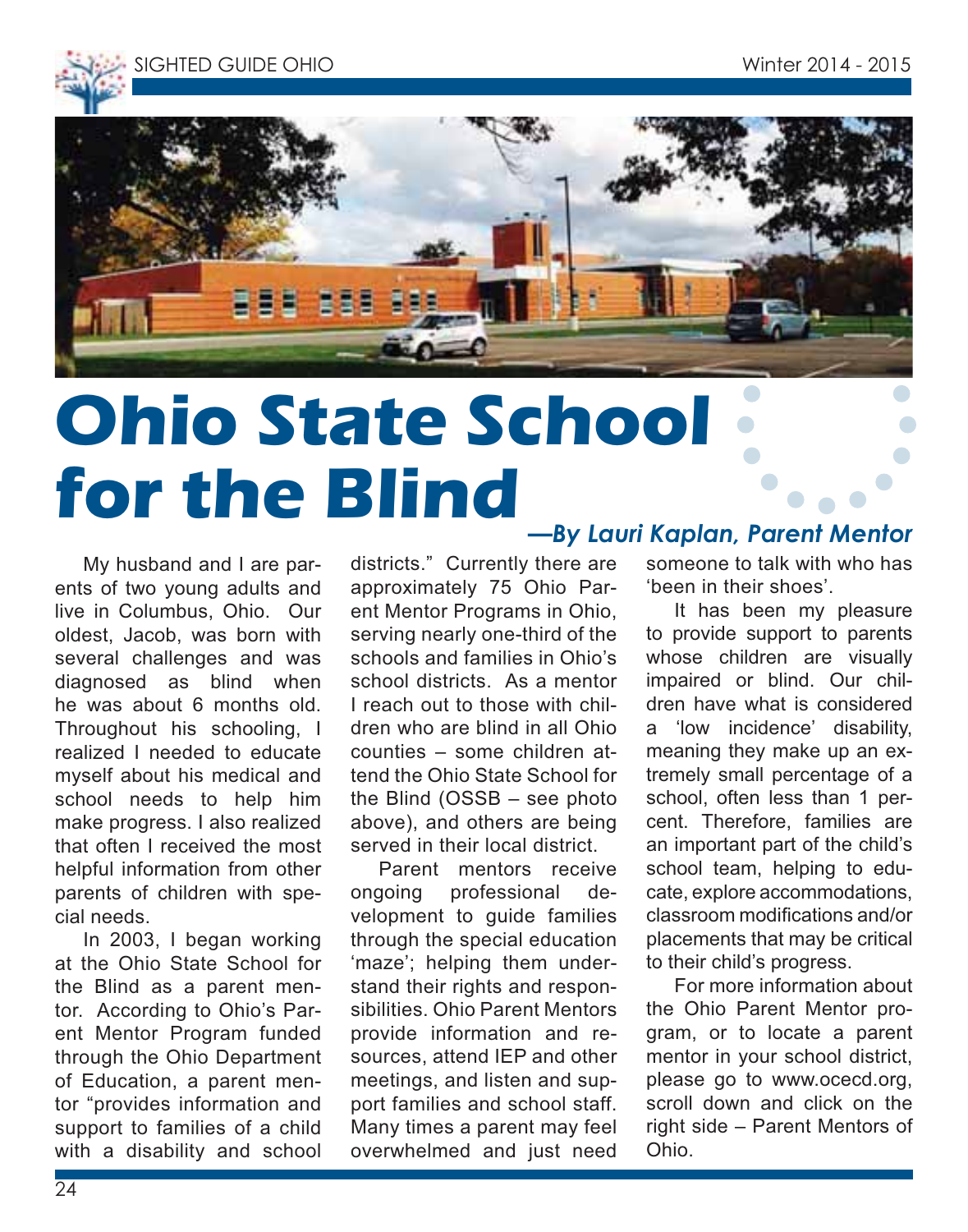



The Ohio Library for the Blind and Physically Disabled (OLBPD) is part of the Cleveland Public Library. In partnership with the State Library of Ohio Talking Book Program, OLBPD serves as the Regional Library for the National Library Service for the Blind and Physically Handicapped (NLS) of the Library of Congress, and administers a free library program of braille and audio materials circulated to eligible borrowers in the State of Ohio by postage-free mail. OLBPD and the State Library of Ohio Talking Book Program received the 2010 National Library Service Network Library of the Year Award.



Ohio Library for the **Blind & Physically Disabled** at Cleveland Public Library

17121 Lake Shore Blvd. Cleveland, Ohio 44110-4006 Phone: 216.623.2911 Ohio Toll-Free: 800.362.1262 Fax: 216.623.7036 Email: olbpd@cpl.org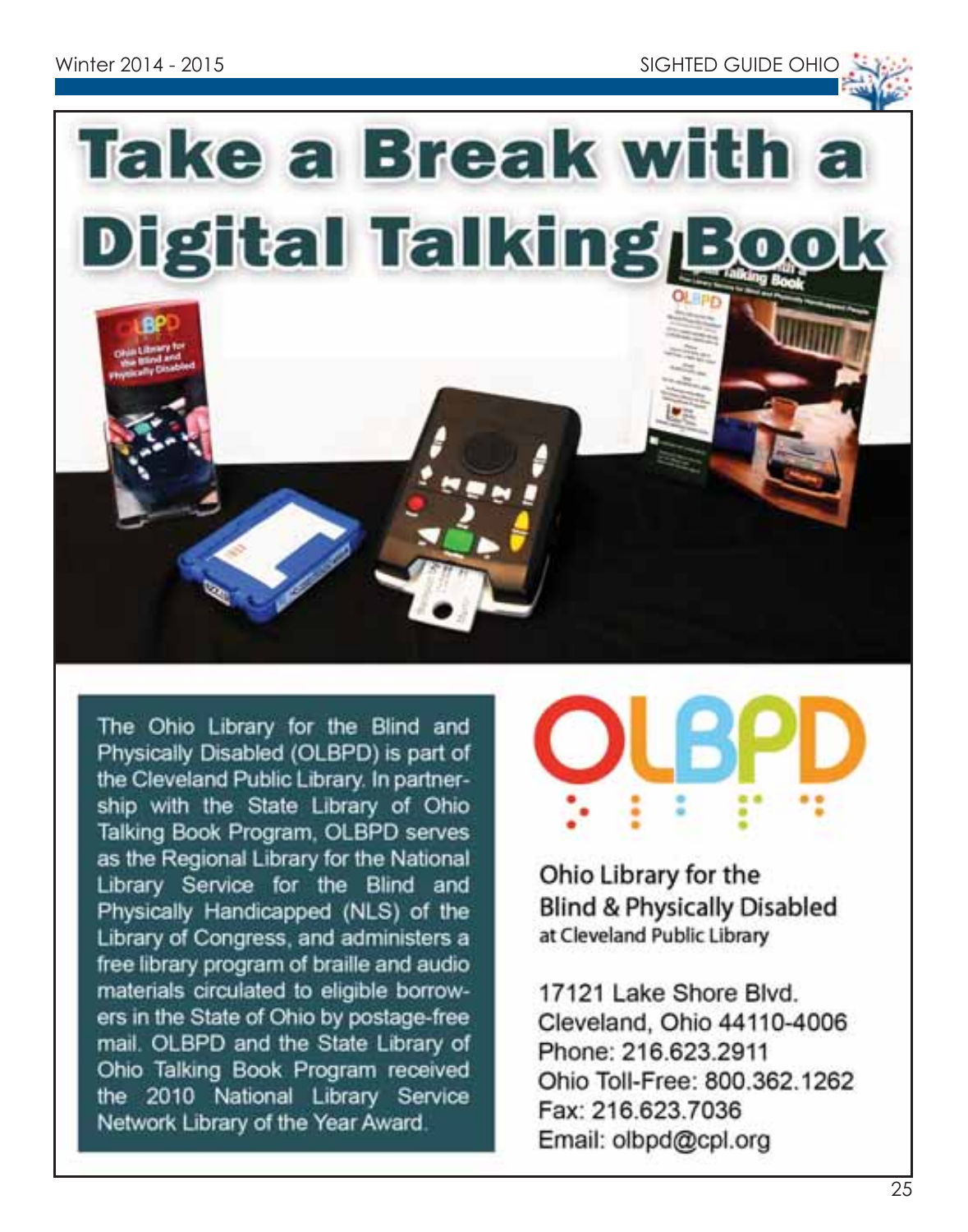SIGHTED GUIDE OHIO Winter 2014 - 2015

# **Getting Around Cleveland Regional package is composed of a num-ADA eligible riders who reside**

Greater Cleveland Regional Transit Authority offers special services for those with disabilities.

#### **ADA Fares and Services**

The Americans<br>with Disabilities Disabilities Act (ADA) was signed into law in 1990. The act requires **or** that public transit agencies also provide service to individuals who because of their disabilities are not able to use regular pub-

lic transit services without the assistance of someone other than the operator. The service must be provided during the same times and areas that persons without a disability can use regular bus or train service.

RTA is in full compliance with this requirement of the ADA law and in addition, RTA offers service to individuals with Paratransit eligibility within a five mile radius of their home regardless of whether a regular RTA bus or train is operating. (ADA requirement – serve within  $\frac{3}{4}$  miles of fixed bus or train route).

To ensure equal access to public transportation, RTA has developed a variety of special transportation services for those who qualify under the ADA.

#### **ADA Service Package**

RTA's ADA related service

ber of service elements. These include: lift equipped fixed route vehicles, and special door-todoor Paratransit service.

#### **Accessible Fixed Route Service**

RTA's entire fixed route bus fleet is now totally wheelchair accessible. Customers with an RTA Senior/disabled ID card or Medicare card can ride this service. All-Day

Passes are available.

#### **ADA Complementary Paratransit Service**

To supplement accessible fixed-route service, RTA offers persons with disabilities who qualify under ADA, special Paratransit service. RTA's Paratransit service is provided by specially trained operators using smaller, lift-equipped buses seven days a week.

Individuals who qualify for Category I & III are eligible for special Door-to-Door Service. Customers are provided service from point of origination to destination anywhere in the RTA service area, provided the trip origin and destination are within 3/4 of a mile of RTA fixed route service and at a time when fixed route service is available. Service will be provided to

ADA eligible riders who reside more than 3/4 mile from a fixed route, but only within a five mile radius (within Cuyahoga County) and on a space available basis.

#### **Paratransit Eligibility**

Guidelines provided in the 1990 Americans with Disabilities Act establish the eligibility criteria for RTA's Paratransit service. You may qualify for special RTA service under ADA if:

• You are unable, without special assistance, as the result of physical or mental impairment, to get on, ride, or get off an accessible vehicle on the public transit system.

• You need the assistance of a wheelchair lift or other boarding device and are able to get on, ride, and get off an accessible vehicle, but such a vehicle is not available on the route when you are planning to travel.

• You have a specific impairment-related condition which prevents you from traveling to or from a station or stop on the transit system.

#### **Applying for Paratransit Service**

To use RTA's Paratransit service, you must first apply for ADA certification. To request an ADA application, or if you need help completing the application, call 216.566.5124 or for the hearing impaired only call 216.781.4757 (TDD). *More details available at www.riderta.com/paratransit.*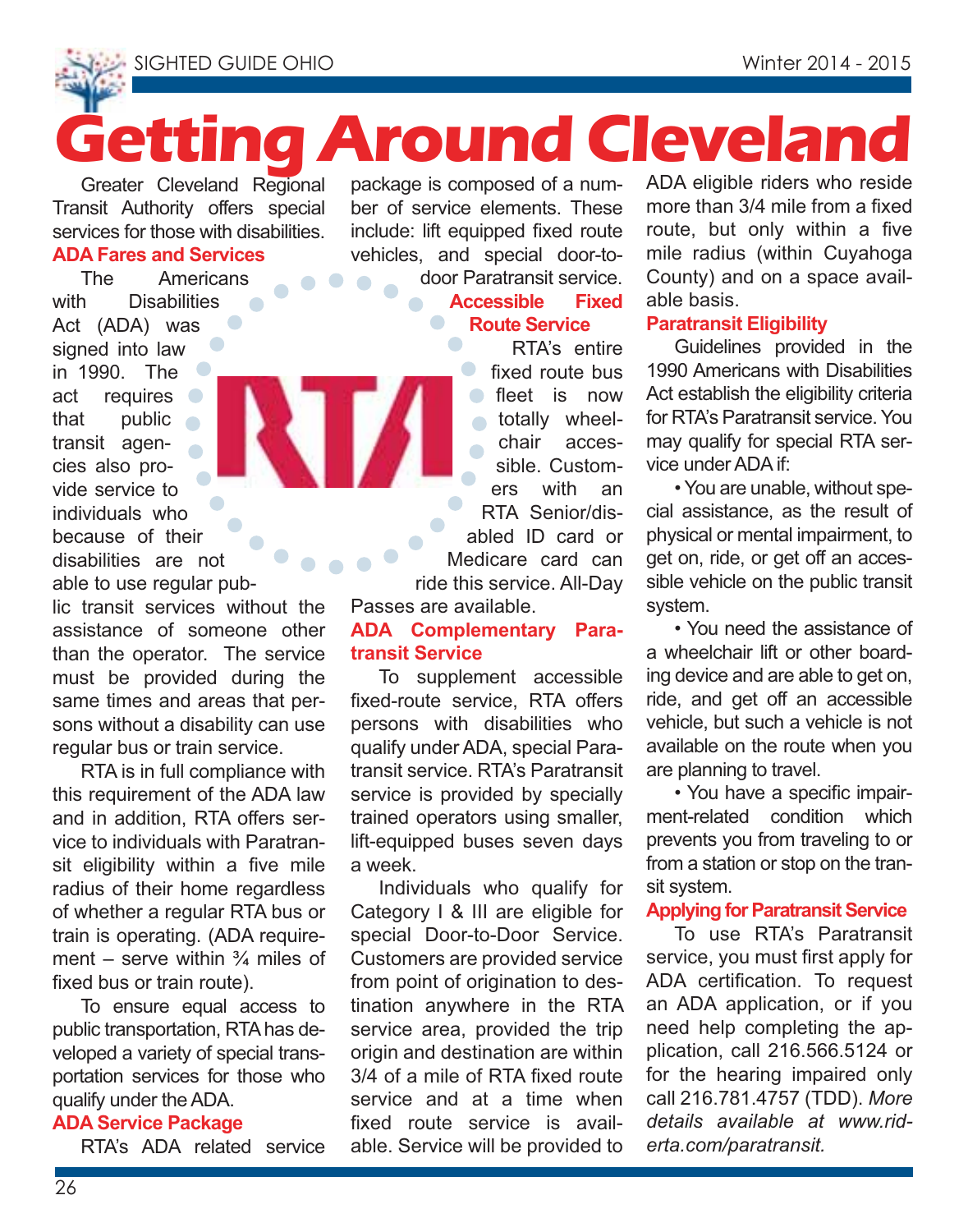

## **Imagination Station, Toledo's Science Center**

Imagination Station, Toledo's Science Center, in Downtown Toledo is our region's leader in interactive Science, Technology, Engineering and Math<sup>"</sup> (STEM) education. Since opening on October 10, 2009, more than 984,435 visitors have<br>explored Imagination Imagination Station's 80,000 square feet of exhibit space. The science center provides a critical layer of science

enrichment by serving as an educational partner for educators, schools, parents and the community.

With hundreds of interactive exhibits, activities and demonstrations, Imagination Station is a hub of learning, a place that inspires and equips visitors to follow their passions for science, an institution that provides the tools necessary to thrive in the 21st century and that shapes future scientists and innovators. Imagination Station represents the idea that the sciences are fun and engaging.

The science center is organized into seven Learning Worlds that focus on specific themes or topics: Eat It Up!, Engineer It!, Energy Factory, Grow U, Little KIDSPACE, Mind Zone and Water Works. Learn about nutrition and exercise as they run on the Wheel of Fire in Eat It Up! Construct an earthquakeproof structure in Engineer It! Energy Factory explores the world of oil refining and solar energy. Test agricultural knowledge in Grow U's FARM



101: Know It to Grow It! Kids 5 & under can learn about forces, motion, math and life science in Little KIDSPACE. Discover how the human mind perceives the world around it in Mind Zone. Explore the slippery science of water in Water Works.

Imagination Station is currently hosting Dinosaurs Unearthed – a temporary exhibition that takes visitors on a journey back in time to the world of dinosaurs – through April 12, 2015. With 14 lifesize animatronic dinosaurs plus educational interactives, fossils, skeletons and more, Dinosaurs Unearthed brings the world of dinosaurs and paleontology to life. Timed ticket required for this exhibition.

A journey through Imagination Station is not complete without checking out the jawdropping attractions that bring scientific concepts to life. Riders can use center of gravity on the High Wire Cycle to bike across a wire that's suspended 18 feet above the ground or convert potential energy to kinetic energy as they become a human yo-yo on the BOYO.

Imagination brings interactive science activities and demonstrations to visitors every day. In Science Studio, trained team members guide visitors through a science experiment. In EXTREME Science theater, exploding hydrogen balloons during a combustion show and exploring the states of matter using a fluid that is 320°F

below zero are only a few of the ways Imagination Station's Extreme Scientists make learning about science fun.

Imagination Station is located at 1 Discovery Way in downtown Toledo at the corner of Adams and Summit. For more information, call 419.244.2674 or visit imaginationstationtoledo.org.



Members: Free Big Kids (13 – 64): \$10 Seniors (65+): \$9 Kids  $(3 - 12)$ : \$8 Kids 2 & under: Free

**Dinosaurs Unearthed Admission** Member: \$6.50 Big Kids (13 – 64): \$19.50 Senior (65+): \$17.50 Kid  $(3 - 12)$ : \$15.50 Group Rate: \$13.00 \*\* Timed ticket required. Tickets are available online. Includes admission to the science center.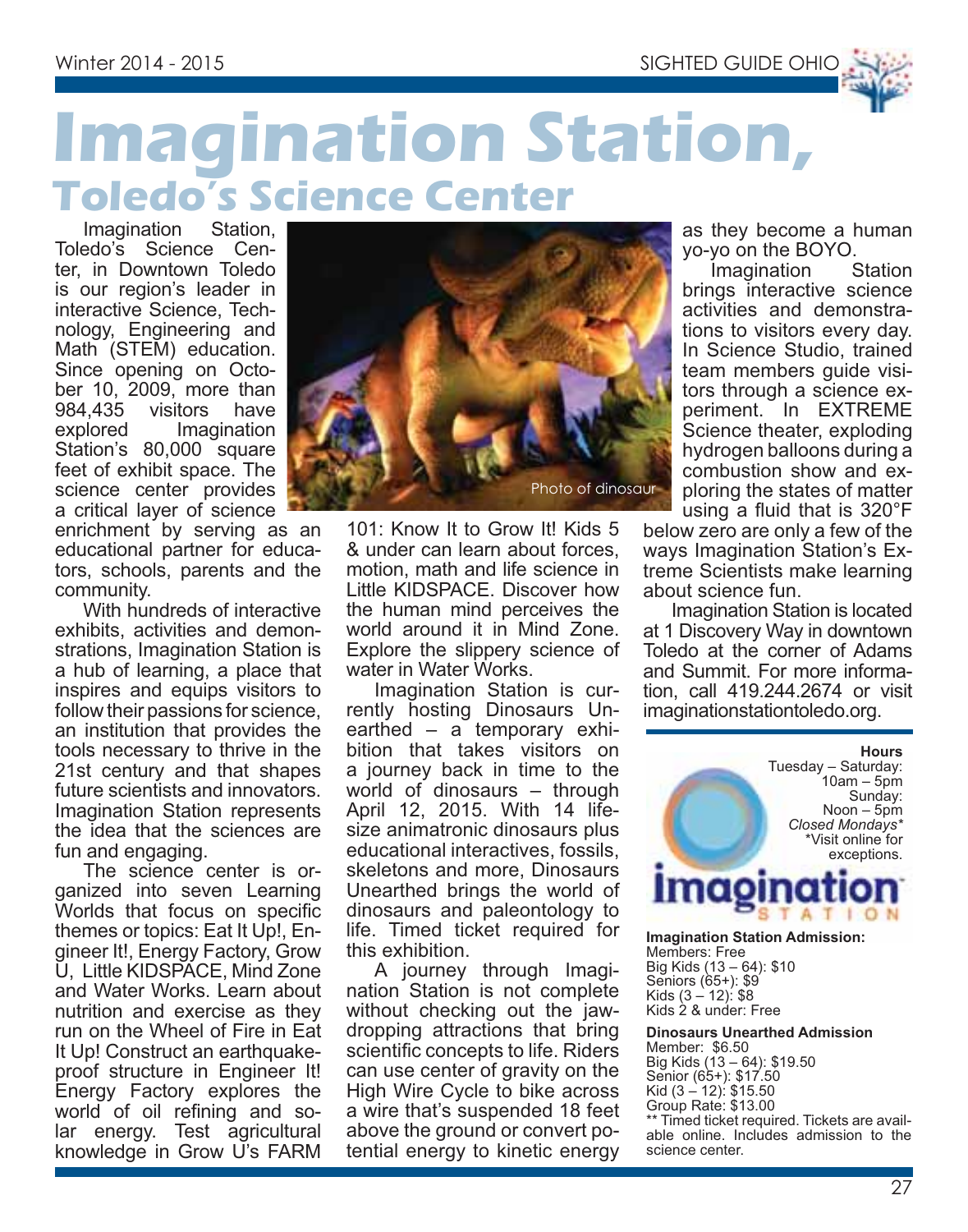

# **The InfantSEE®**

**program:**

• Provides no-cost access to an eye-care doctor who has the instruments and resources not available to general-care doctors like pediatricians and family physicians

• Detects potential problems that, if undetected, may lead to learning and developmental issues later

• Gives new parents the peace of mind that their infant's vision is developing properly

#### **Prevalence of Vision Problems and Eye Diseases That Will Develop in Children**

• 1 in 10 children is at risk from undiagnosed vision problems

• 1 in 30 children will be affected by amblyopia – often referred to as lazy eye – a leading cause of vision loss in people younger than 45 years

• 1 in 25 will develop strabismus – more commonly known as crossed-eyes – a risk factor for amblyopia

• 1 in 33 will show significant refractive error such as near-sightedness, far-sightedness and astigmatism[iv]

• 1 in 100 will exhibit evidence of eye disease – e.g. glaucoma

• 1 in 20,000 children have retinoblastoma (intraocular



cancer) the seventh most common pediatric cancer

#### **Clinical Data Demonstrating the Need for InfantSEE®**

A study reported by the American Academy of Pediatric Ophthalmology and Strabismus (AAPOS) in 1999 compared two groups of 8-year-olds for amblyopia

• One group of 808 children had been screened between the ages of 12 and 30 months and provided appropriate treatment

• The other 782 children from the same community did not receive the infant screening

• At age 8, the group that did not receive the infant screening was 17 times more likely to have amblyopia

The Avon Longitudinal Study of Pregnancy and Childhood (ALSPAC) reported that intensive screening performed 6 times between ages 8 months and 37 months by an eye care professional led to a decrease in:

• Amblyopia, which was

#### **InfantSEE® Program Background**

Optometry Cares® – The AOA Foundation and The Vision Care Institute™, LLC a Johnson & Johnson company partnered to create InfantSEE®, a no-cost public health program developed to provide professional eye care for infants nationwide. Through InfantSEE®, optometrists provide a onetime, comprehensive eye assessment to infants in their first year of life, offering early detection of potential eye and vision problems at no cost regardless of income.

three times less likely after treatment – from 1.8 percent to 0.6 percent

• Residual amblyopia from 25 percent to 7.5 percent after treatment

Current red reflex screening appears to be ineffective in detecting early retinoblastoma as over 80 percent of patients had their presenting sign detected by a family member or friend

Untreated amblyopia costs the U.S. nearly \$7.4 billion in earning power each year. There is a return of \$22 for each dollar spent on amblyopia diagnosis and treatment

*To learn more about InfantSEE® call toll-free (888) 396-EYES (3937) or visit www. infantsee.org.*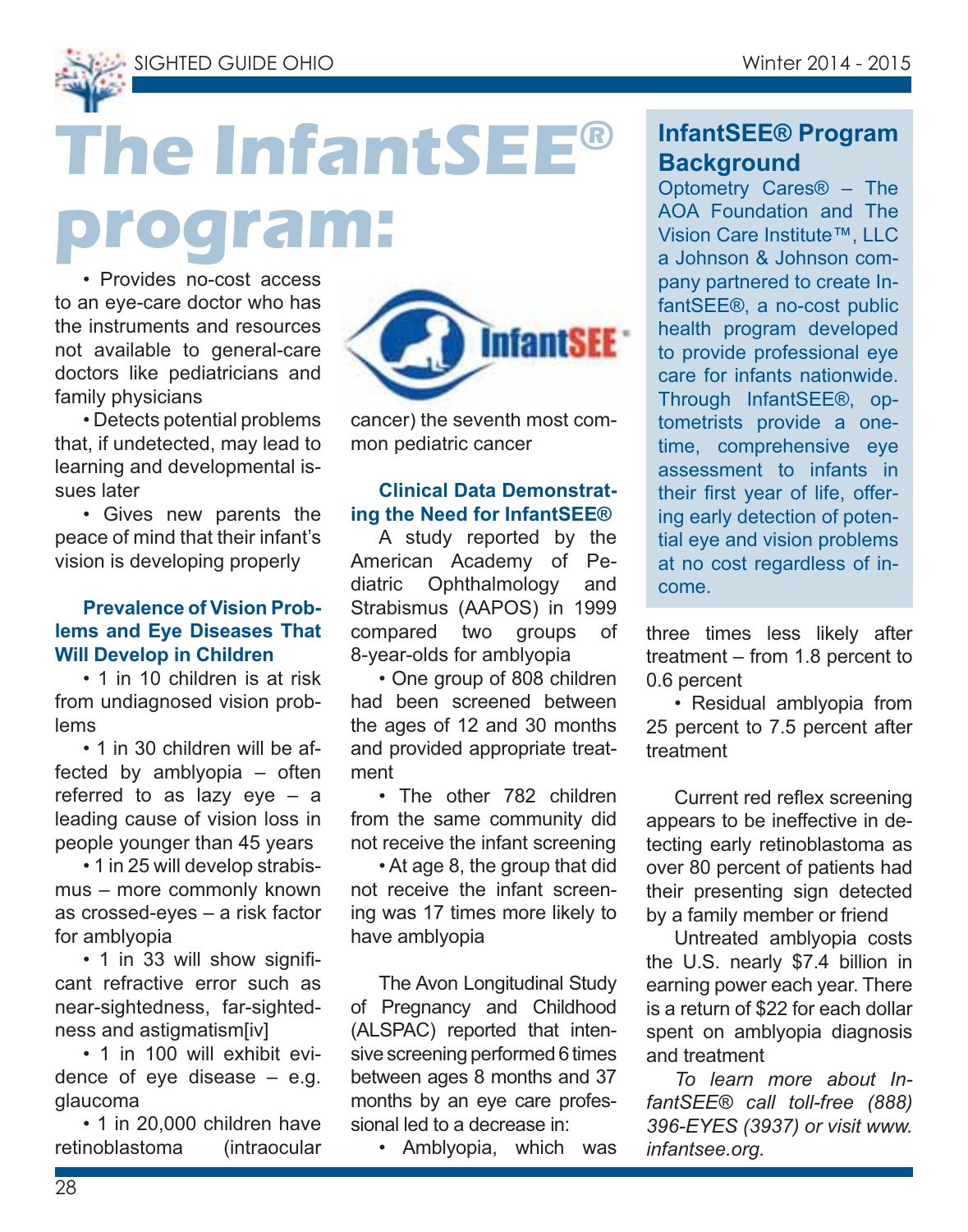

**Access Information** 513-632-7586

## www.go-metro.com

**METRO** 

Serving the Cincinnati area

## **Metro Service Features**

The Metro fleet has low-floor buses that provide easier wheelchair access and feature ramps allowing for faster and easier boarding.

Newer buses feature an automatic voice system to announce key stops, transfer points and other important information.

All of our buses are equipped with a wheelchair lift or ramp and two securement areas for wheelchairs.



**Access is a** shared-ride public transportation service, providing origin-to-destination transportation in smaller buses for

people whose disabilities prevent them from riding **Metro buses.**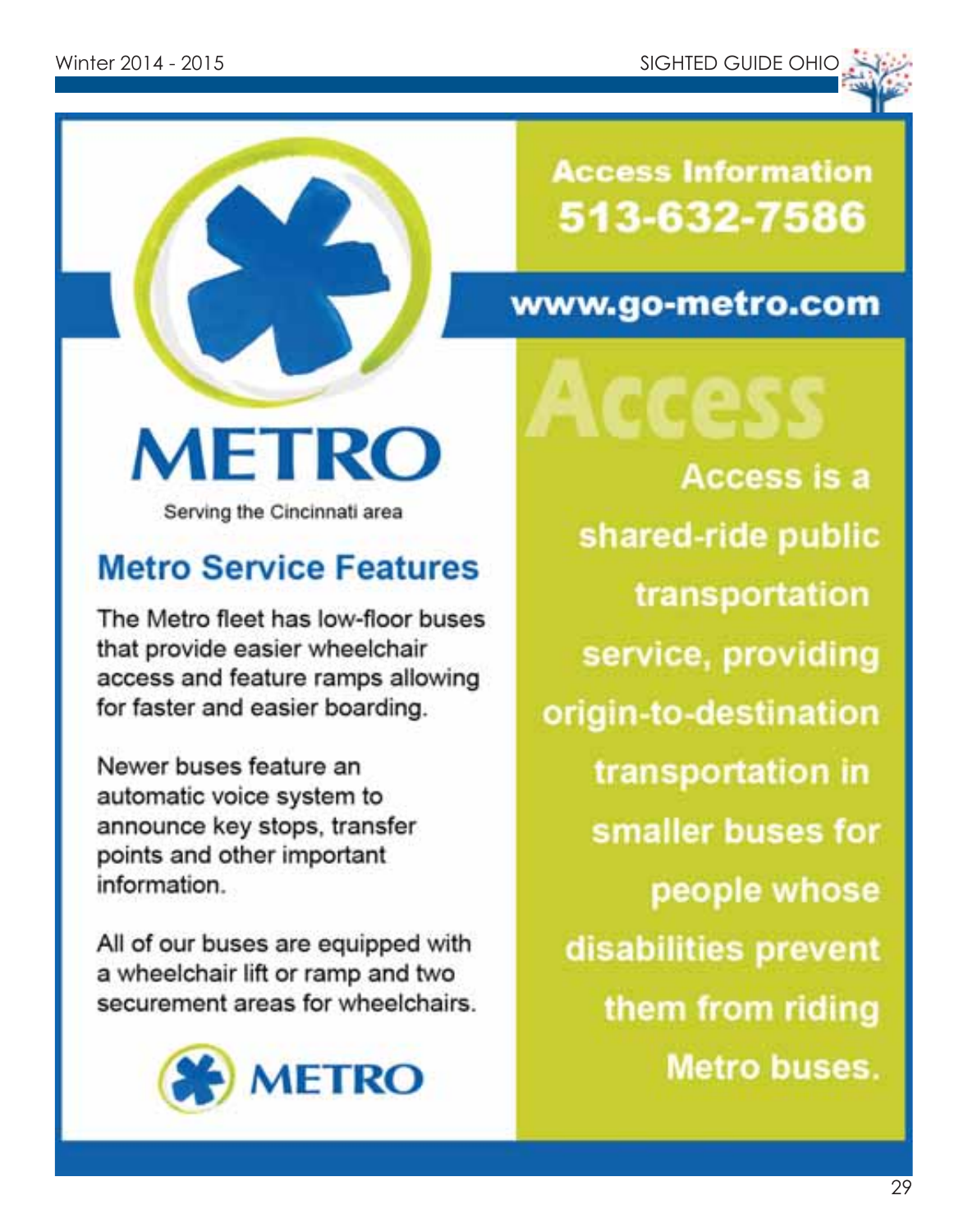#### Winter 2014 - 2015



#### **Imagination Station Events Upcoming**

**Homeschool Workshops\* • Now - April 2015**

1st Tuesday of the month, 10am

These 90-minute workshops cover a variety of topics: from chemistry to astronomy and all the fun, messy science in-between! Reservation required. Register online or call a Reservation Specialist at 419.244.2674 ext. 250.

**Dinosaurs Unearthed • October 25, 2014 – April 12, 2015** 

Experience a new reality with an adventure back in time 65 million years. Actively engage in a unique and entertaining learning experience and discover roaring, moving, life-size, animatronic dinosaurs. State-of-the-art and scientifically accurate—down to the feathers on T. rex—Dinosaurs Unearthed features more than a dozen realistic, full-bodied dinosaurs as well as educational interactive, skeletons, fossils, a predator scene and much more! Presented by BP.

Additional ticket required. Purchase tickets online at imaginationstationtoledo.org/DinosaursUnearthed.

**Engineer It! • Last Chance! • Available through January 2015**

Think it. Build it. Test it… Do it again! Don't miss your chance to explore the engineering process before Engineer It! leaves the science center. Explore the physics behind the Catenary Arch, learn about aerodynamics by making the perfect paper airplane and build your own paddle boat.

**Scouts Workshops • November 2014 - March 2015**

Have a blast earning your pin, badge or belt loop with our live demonstrations, activities in Science Studio and unlimited fun! Reservation required. Register **Events**

Events are subject to change. Call ahead to confirm.

## **imagination**

online or call a Reservation Specialist at 419.244.2674 ext. 250.

**Frostology: The Science of the Season • December 2 - January 4, 2015**

Discover the science of the season and explore the slippery science of snow, make engineers out of elves and create masterpieces from paper.<br>Frostology events:

*Frostology events: Snowflake Workshops • December 27 & 28, Noon – 4pm*

Learn the art of Scherenschnitte (paper cutting) with snowflake expert, Mary Gaynier.

*Build It! LEGO Workshops • December 28 & 29*

Build It! visits Imagination Station. Build a giant snowflake out of K'NEX, race LEGO sleds and even send reindeer soaring across the room!

*Dinosaur Walk • December 28 & 29*

Be prepared to step back in time and meet this giant, anatomically-perfect, realistic T. rex puppet which stands over 8' tall and 12' long! Timed tickets required.

**Jan-u-AIR-y • January 6 – 31, 2015**

Explore the strange properties of air with some air-raising experiments all month long. Blast smoke rings and create a toilet paper mummy – these activities and more will take your breath away this Jan-u-AIR-y!

*Visit www.imaginationstationtoledo.org for more information and special holiday hours.*

# The Arc.

### **Lucas County**

#### **Caregiver Support & Information**

1st Wednesday of Each Month 6:00 pm - 8:00 pm Arc Office

#### **Board Meetings**

1st Wednesday of each month 5:30pm 3450 W. Central Ave. Suite 354 Toledo, Ohio 43606

#### **People First Meetings**

3rd Thursday of each month 6:00 - 8:00 pm The Ability Center 5605 Monroe Street Holiday Party in December

#### **Glass City Beer Festival**

Save The Date for next years event! March 6,2015

*The Arc of Lucas County 3450 W. Central Ave., Suite 354, Toledo, Oh 43606 419.882.0941 www.arclucas.org*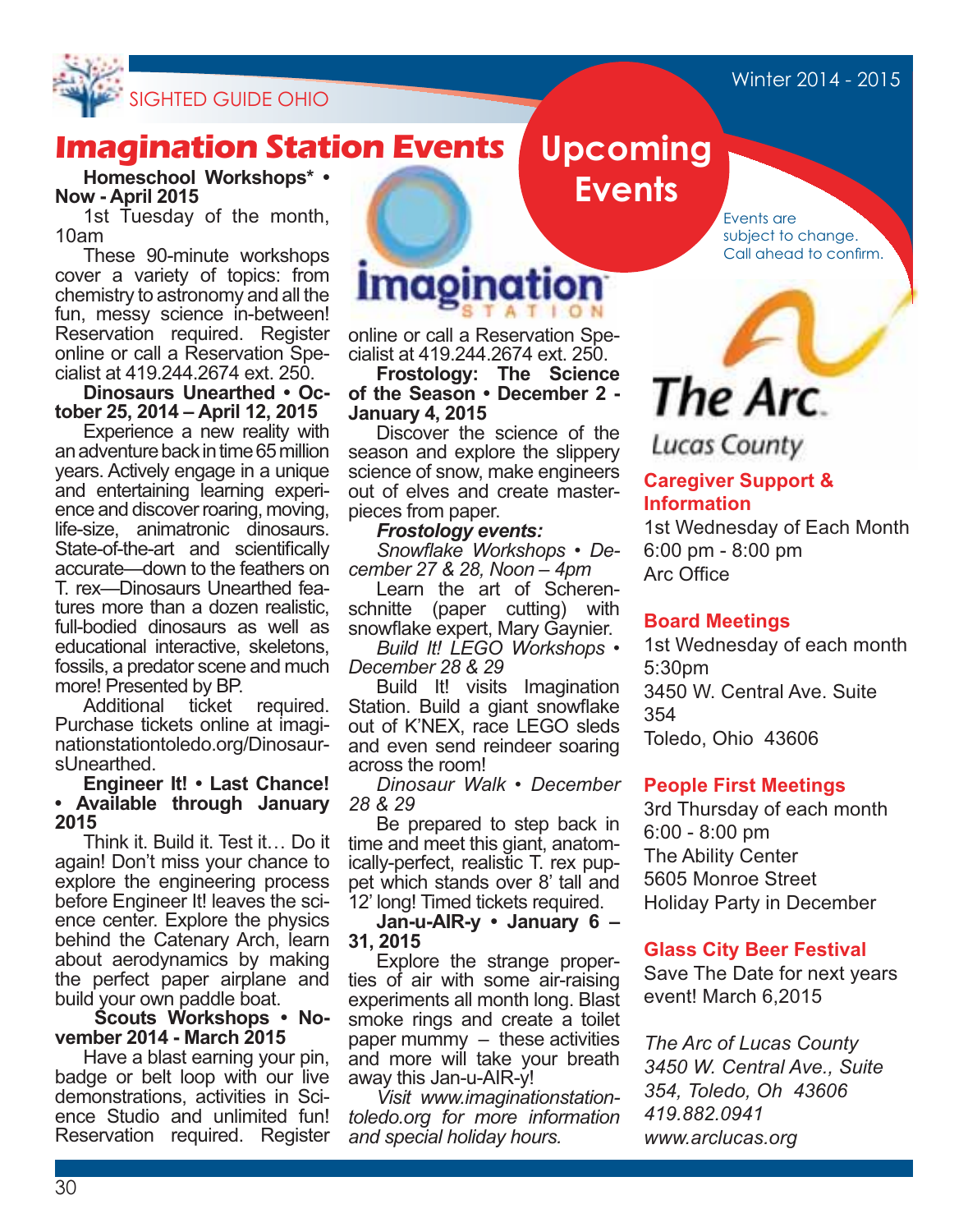#### Winter 2014 - 2015





## **Upcoming Events**

### Opportunities **Unlimited for** the Blind **Proposal for 2015 OUB CAMPS**

January 16-18 S n o w Much Fun – ITC February 7 Valentine

Dance and Fundraiser - ITC

February 22 Bowling Fundraiser – Bowling alley

Spring dates TBD Ozzie's Gala, Spring Fling or a combination event – ITC

*For more information, contact: Melinda Latham, Camp, Director, 517-505-1637 or melinda@oubmichigan,org or go to www.oubmichigan.org*

**SAVE THE DATE!!!!** Tuesday, March 3, 2015 has been reserved for DD Awareness & Advocacy Day.



# **Ohio Accessible Playgrounds**

**Beachwood** Preston's H.O.P.F. — Located on the property of The Mandel JCC, 26001 South Woodland Rd. The largest fully ac-<br>cessible playground playground park in Northeast Ohio.

**Cambridge** Cambridge City

Park – McKinley Ave

& Lakeside Dr. This GameTime playground includes swings, slides, coil-spring rides, climbing platforms and activity panels, and is treated with an added safety feature of a rubberized coating.

#### **Circleville**

Mary Virginia Crites Hannan Community Park – A Boundless™ Playground is located off Rt. 188 on Pontius Road.

**The City of Ravenna** Ravenna Community Playground – Located in Chestnut Hills Park, on North Chestnut Street in Ravenna.

#### **Colerain Township**

Clippard Park Boundless™ Playground — 10243 Dewhill Road.

#### **Columbus**

Carriage Place Park – 4900 Sawmill Road

#### **Dayton**

W.S. McIntosh Memorial Park–W Riverview Ave Located a half-mile from a historic Wright Brothers site.

#### **Euclid**

Playground of Possibilities – located at Bexley Park.



#### **Mason**

Thomas P Quinn Park – 880 Tradewinds Drive. This neighborhood park features a handicap accessible playground along with tennis, basketball.

#### **Newark**

Newark Rotary Accessible Playground–located on Sharon Valley Road just north of the OSUN/COTC campus.

#### **Powell**

Liberty Township Boundless™ Playground – 2507 Home Rd.

#### **Stow**

Stow Outdoor Accessible Recreation Playground — located at Silver Springs Park, 5027 Stow Road.

#### **Warren**

The Valley's Inclusive Playground -- located within Perkins Park, 391 Mahoning Ave.

#### **West Chester**

Hopewell Elementary School Boundless™ Playground — 8300 Cox Road.

#### **Westerville**

Millstone Creek Park – 745 N. Spring Rd.

*More info. at www.sightedguideohio.org*